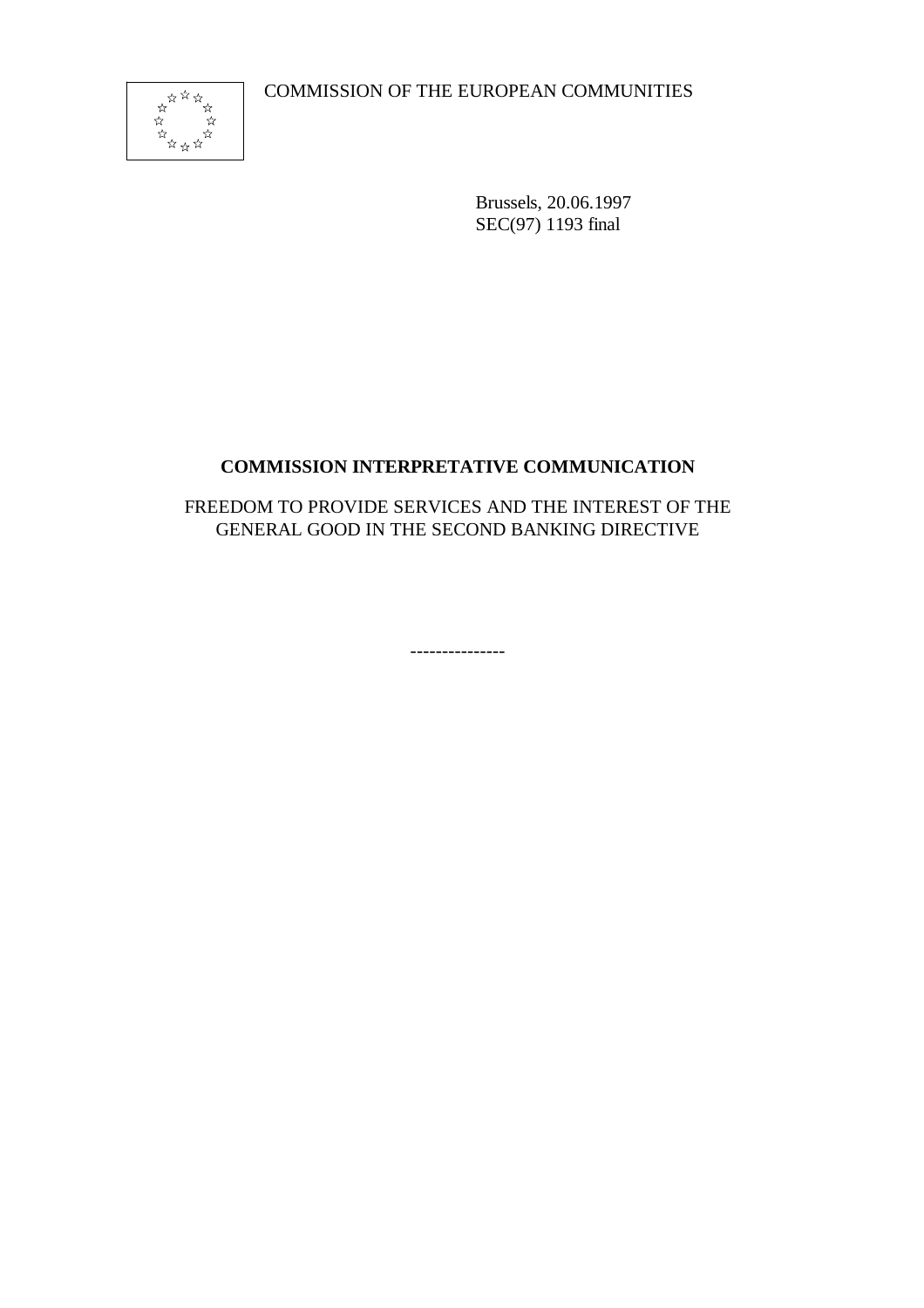| PART ONE: FREEDOM TO PROVIDE SERVICES IN THE |                                                                                            |                |
|----------------------------------------------|--------------------------------------------------------------------------------------------|----------------|
|                                              | <b>SECOND BANKING DIRECTIVE</b>                                                            | 5              |
| А.                                           | NOTIFICATION PROCEDURE                                                                     | 5              |
|                                              | 1. Scope in terms of time                                                                  | 5              |
|                                              | 2. Scope in terms of territory                                                             | $\sqrt{5}$     |
|                                              | 3. Advertising and offers of services                                                      | $\overline{7}$ |
|                                              | 4. Nature of the procedure                                                                 | $8\,$          |
|                                              | 5. Future of the procedure                                                                 | 8              |
| В.                                           | FREEDOM TO PROVIDE SERVICES AND RIGHT OF ESTABLISHMENT                                     | 9              |
|                                              | 1. Freedom to provide services                                                             | 9              |
|                                              | 2. Right of establishment                                                                  | 9              |
|                                              | 3. "Grey" area                                                                             | 10             |
|                                              | 4. Simultaneous exercise of the freedom to provide services and the right of establishment | 13             |
|                                              | 5. Control by the host Member State of the conditions for granting a passport              | 14             |
|                                              | 6. Miscellaneous                                                                           | 14             |
| C.                                           | <b>COMMENCEMENT OF THE PROVISION OF SERVICES</b>                                           | 14             |
|                                              | PART TWO: THE GENERAL GOOD IN THE                                                          |                |
|                                              | <b>SECOND BANKING DIRECTIVE</b>                                                            | 16             |
| А.                                           | NOTIFICATION OF RULES ADOPTED IN THE INTEREST                                              |                |
|                                              | OF THE GENERAL GOOD                                                                        | 16             |
| <b>B.</b>                                    | APPLICATION OF RULES ADOPTED IN THE INTEREST                                               |                |
|                                              | OF THE GENERAL GOOD                                                                        | 16             |
|                                              | 1. Definition of the general good                                                          | 18             |
|                                              | 2. General good "tests"                                                                    | 19             |
|                                              | 3. Procedures for applying the tests                                                       | 19             |
| C.                                           | <b>INTEREST OF THE GENERAL GOOD AND PRIVATE INTERNATIONAL LAW</b>                          | 25             |
|                                              | 1. Principles                                                                              | 25             |
|                                              | 2. Link with the Rome Convention                                                           | 26             |
|                                              | 3. Precedence of Community law                                                             | 27             |

# **TABLE OF CONTENTS**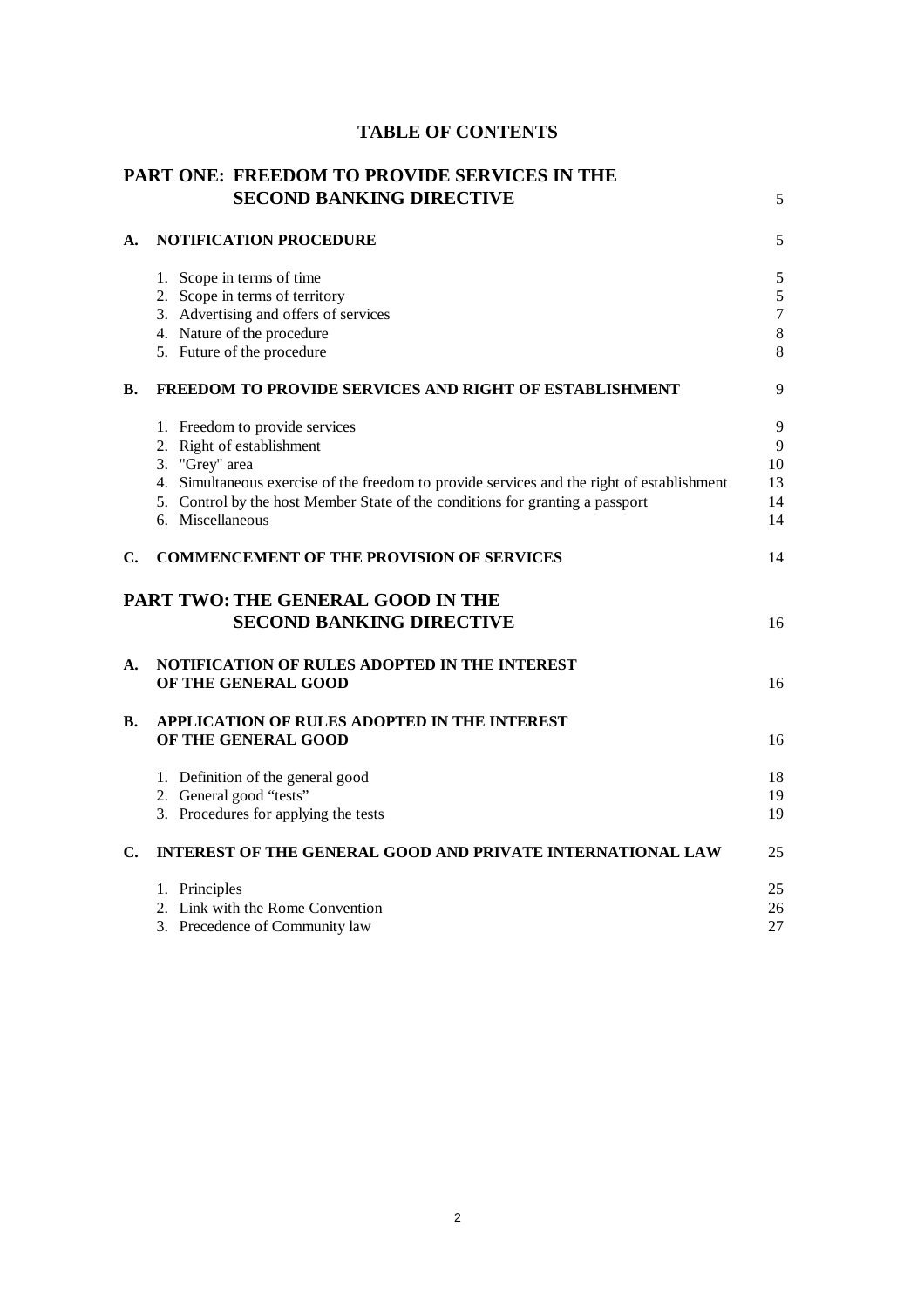#### **COMMISSION INTERPRETATIVE COMMUNICATION**

#### FREEDOM TO PROVIDE SERVICES AND THE INTEREST OF THE GENERAL GOOD IN THE SECOND BANKING DIRECTIVE

This Communitcation is the product of the discussions conducted by the Commission on the questions of the freedom to provide services and the interest of the general good in the Second Banking Directive<sup>1</sup>.

Not only the Member States (within the Banking Advisory Committee and the Working Group on the Interpretation of the Banking Directives) but also private establishments have been involved in the discussions.

The Commission published, in the Official Journal of the European Communities<sup>2</sup>, a draft communication which marked the launch of a broad consultation. Following the publication of this Communication, the Commission received numerous contributions from all the circles concerned (Member States, professional associations, credit institutions, consumer organizations, lawyers, etc.). It also organized hearings with all the parties who had taken part in the written consultation.

The Commission came to realize in the course of this consultation that there was still some uncertainty regarding the interpretation of basic concepts such as freedom to provide services and the interest of the general good. This uncertainty is such as to deter certain credit institutions from exercising the very freedoms which the Second Directive sets out to promote and, consequently, to hamper the free movement of banking services within the European Union.

The Commission therefore deems it desirable to restate in a Communication the principles laid down by the Court of Justice and to set out its position regarding the application of those principles to the specific problems raised by the Second Banking Directive.

Its objective in publishing this Communication is to explain and clarify the Community rules. It provides all the parties concerned - national administrations, traders and consumers - with a reference document defining the legal framework within which, in the view of the Commission, banking activities benefiting from mutual recognition should be pursued.

The interpretations and ideas set out in this Communication, which are confined to problems specifically related to the Second Directive, set out to cover not all possible situations, but merely the most frequent or the most likely.

<sup>&</sup>lt;sup>1</sup> Second Council Directive 89/646/EEC of 15 December 1989 on the coordination of laws, regulations and administrative provisions relating to the taking-up and pursuit of the business of credit institutions and amending Directive 77/780/EEC (OJ No L 386, 30.12.1989, p. 1), as amended by Directive 92/30/EEC (OJ No L 110, 28.4.1992, p. 52).

<sup>2</sup> OJ No C 291, 4.11.1995, p. 7.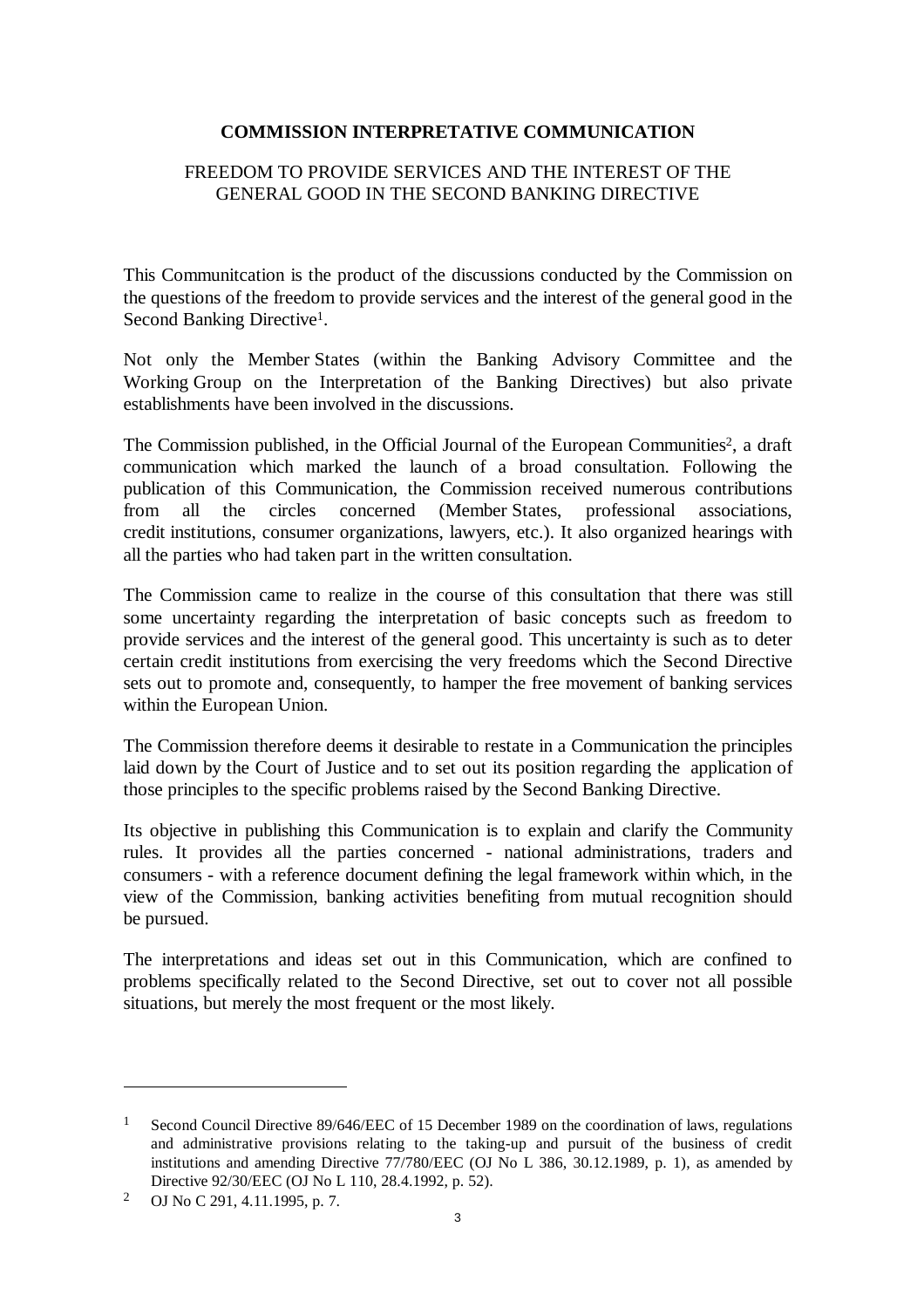They are put forward in the light of Community policy regarding the information society, which is aimed at promoting the growth and movement of information-society services between Member States and, in particular, electronic commerce<sup>3</sup>.

They do not necessarily represent the views of the Member States and should not, in themselves, impose any obligation on them.

Lastly, they do not prejudge the interpretation that the Court of Justice, as the final instance responsible for interpreting the Treaty and secondary legislation, might place on the matters at issue.

<sup>&</sup>lt;sup>3</sup> Council Resolution on new policy priorities regarding the information society, adopted on 8 October 1996; Commission Communication to the European Council: "Putting services to work": CSE(96) 6 final of 27 November 1996; Communication to the European Parliament, the Council of the European Union and the Economic and Social Committee entitled "Regulatory transparency in the single market for information society services"; Proposal for a European Parliament and Council Directive amending for the third time Directive 83/189/EEC laying down a procedure for the provision of information in the field of technical standards and regulations (COM(96) 392 final of 30 August 1996; also published in OJ No C 307, 16.10.1996, p. 11).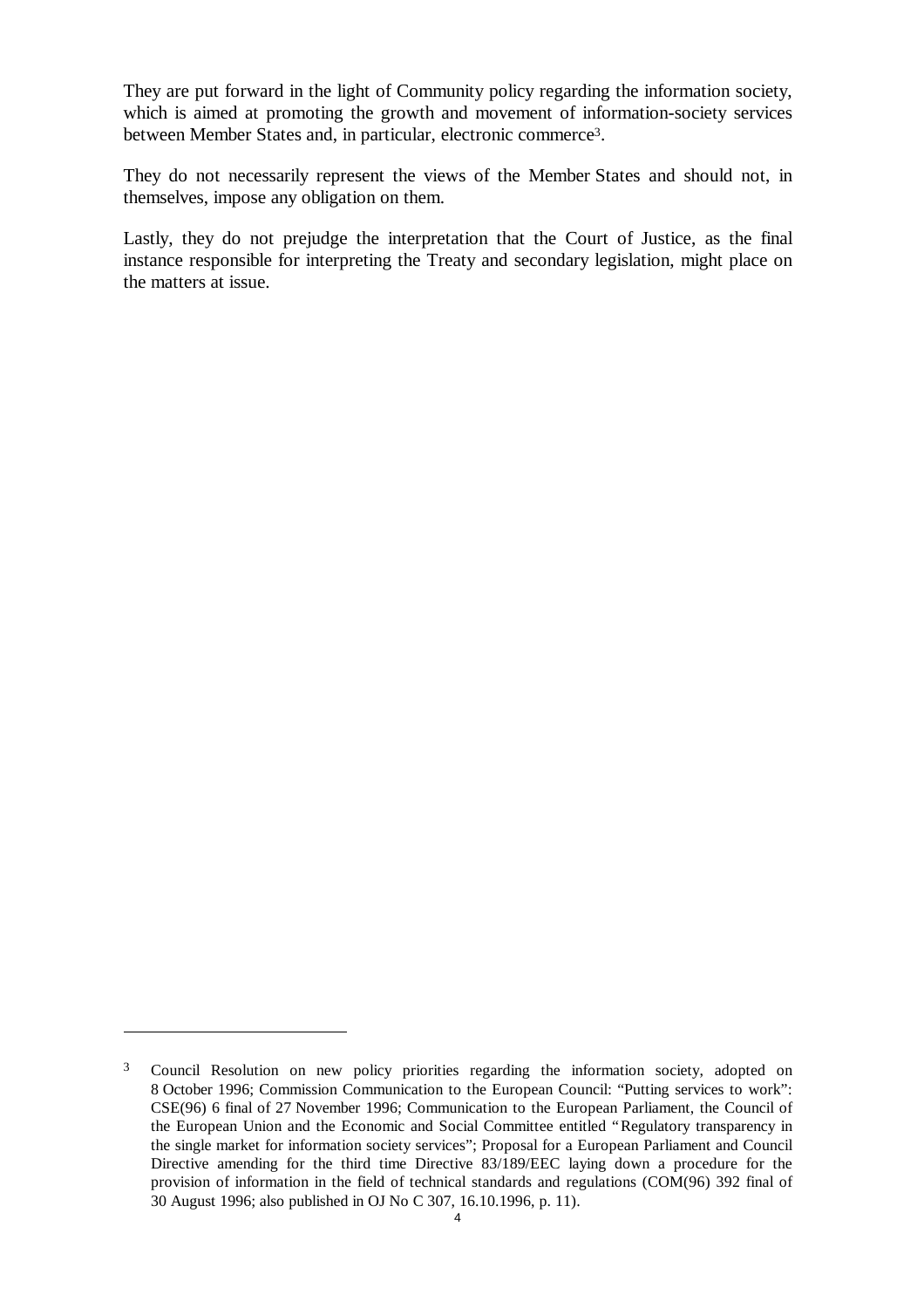#### **PART ONE: FREEDOM TO PROVIDE SERVICES IN THE SECOND BANKING DIRECTIVE**

Part One analyses in turn (A) the results of the consultations on the notification procedure, (B) the difficulties relating to the distinction between the freedom to provide services and the right of establishment and (C) the question of the time when an activity falling within the scope of the freedom to provide services may begin.

## **A. NOTIFICATION PROCEDURE**

#### *1. Scope in terms of time*

Article 20(1) of the Second Banking Directive provides that:

*"Any credit institution wishing to exercise the freedom to provide services by carrying on its activities within the territory of another Member State for the first time shall notify the competent authorities of the home Member State of the activities on the list in the Annex which it intends to carry on."*

The procedure laid down in Article 20(1) thus concerns only those credit institutions (and their subsidiaries within the meaning of Article 18(2)) which intend to conduct for the first time an activity listed in the Annex. Article 23(2) provides for an exemption from notification for credit institutions which provided services before the provisions implementing the Directive came into force.

The Commission considers that, in order to benefit from acquired rights, a credit institution need only have provided a service at least once in the territory of a Member State (in accordance with the line of reasoning set out in section 2 below), regardless of when that was, but it must have carried on this activity lawfully within the territory of the Member State in question. It must also be able to furnish evidence of this previous activity if so requested by the competent authority of the country of origin.

The exemption is, however, restricted to the activity and Member State concerned.

The Commission considers that the lawful nature of the previous activity should be assessed at the time when this activity was being exercised and not at the time when the Second Directive entered into force. It is irrelevant, therefore, whether the host Member State's legislation changed after the activity was exercised by the credit institution. It is, of course, assumed that the institution complied with the host country's new legislation if it continued to carry on its activities there or that it ceased its activities under the freedom to provide services at that time.

#### *2. Scope in terms of territory*

(a) Principles

Article 20(1) of the Second Directive makes implementation of the notification procedure conditional upon the intention to carry on activities **"***within the territory of another Member State***"**.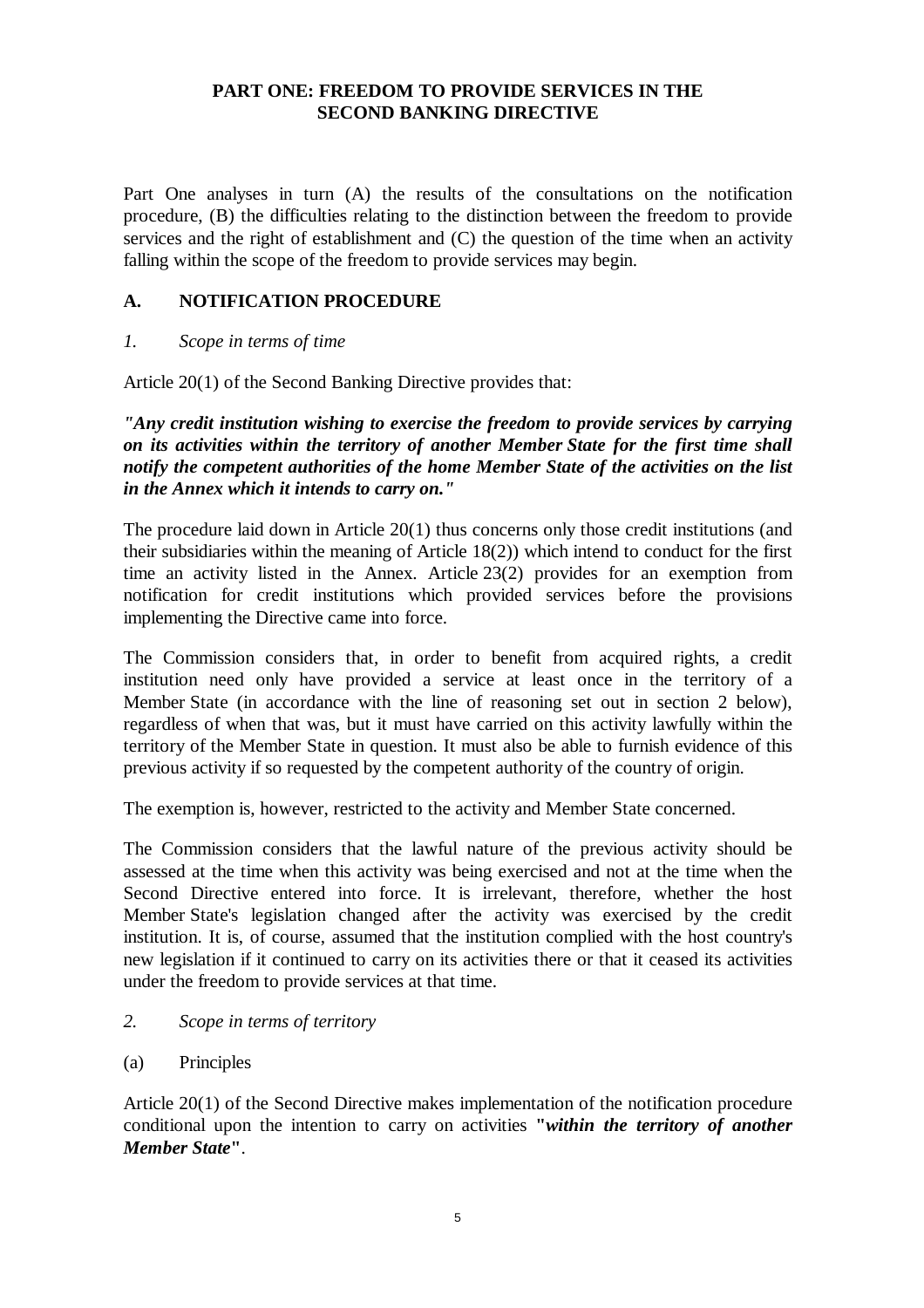It is necessary, therefore, to "locate" the place of supply of the future banking service in order to determine whether prior notification is required.

Unlike other services, where the place of supply can give rise to no doubts (legal defence, construction of a building, etc.), the banking services listed in the Annex to the Second Directive are difficult to pin down to a specific location. The are also very different from one another and are increasingly provided in an intangible form. The growth of distance services, particularly those using electronic means (Internet, home banking, etc.), will undoubtedly soon result in excessively strict criteria on location becoming obsolete.

The Commission has examined certain possibilities for locating the service (originator of the initiative, customer's place of residence, supplier's place of establishment, place where contracts are signed, etc.) and considers that none could satisfactorily apply to all the activities listed in the Annex.

It considers it necessary to adhere to a simple and flexible interpretation of Article 20 of the Second Directive. Accordingly, in its opinion, only activities carried on *within the territory* of another Member State should be the subject of prior notification. In order to determine where an activity was carried on, the place of provision of what may be termed the "characteristic performance" of the service, i.e. the essential supply for which payment is due must be determined.

This line of reasoning is aimed merely at establishing whether prior notification is necessary. It does not affect the law or tax system applicable to the banking service concerned.

(b) Application to the Second Directive

A bank may have non**-**resident customers without necessarily pursuing the activities concerned *within the territory* of the Member States where the customers have their domicile.

Consequently, the fact of temporarily visiting the territory of a Member State to carry on an activity preceding (e.g. survey of property prior to granting a loan) or following (incidental activities) the essential activity does not, in the Commission's view, constitute a situation that is liable in itself to be the subject of prior notification. The same is true of any visits which a credit institution may pay to customers if such visits do not involve the provision of the characteristic performance of the service that is the subject of the contractual relationship.

Furthermore, the Commission considers that the fact of temporarily visiting the territory of a Member State in order to conclude contracts prior to the exercise of a banking activity should not be regarded as exercising the activity itself. Prior notification would not be required in such circumstances.

If, on the other hand, the institution intends to provide the characteristic performance of a banking service by sending a member of its staff or a temporarily authorized intermediary to the territory of another Member State, prior notification should be necessary.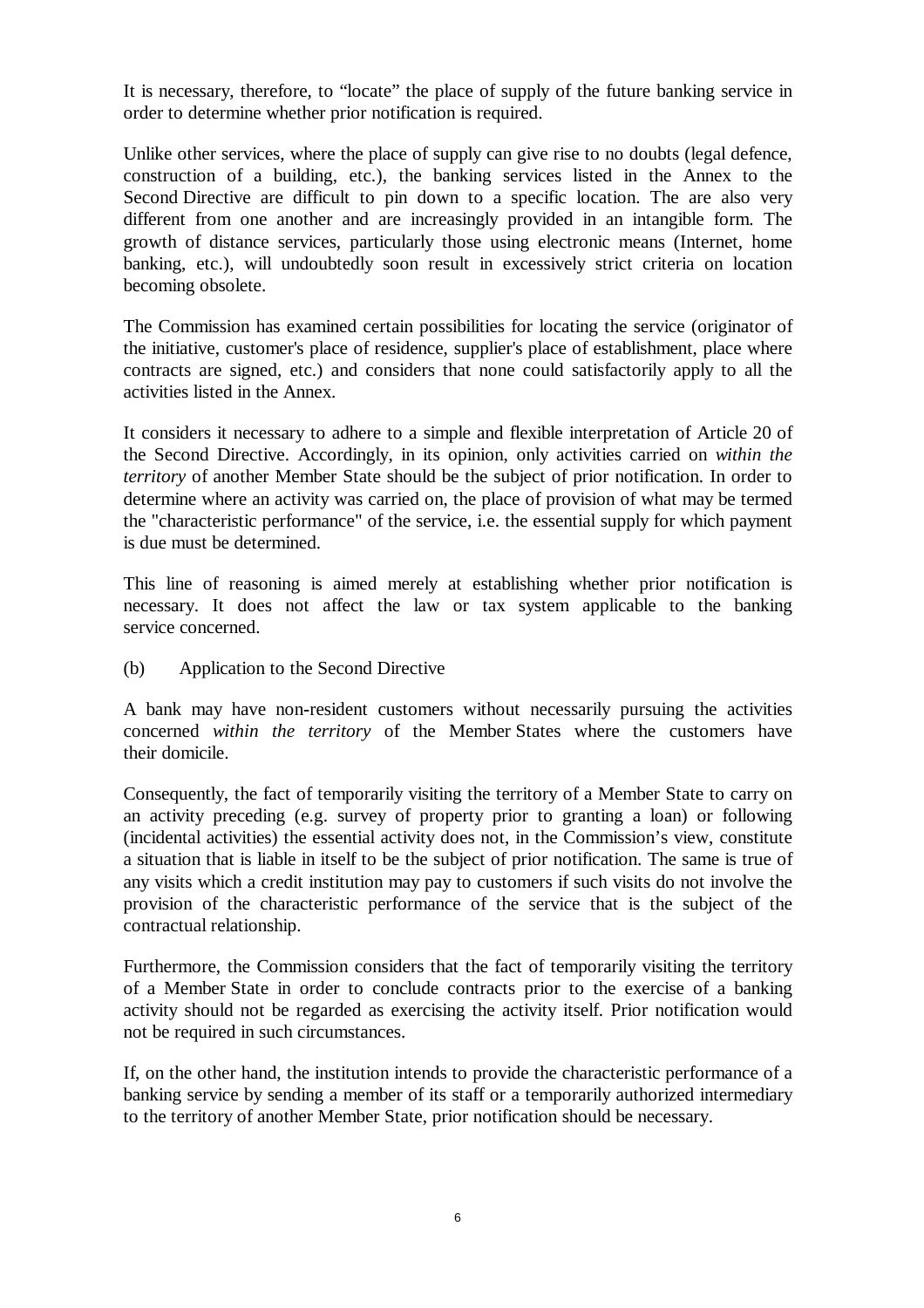Conversely, if the service is supplied to a beneficiary who has gone in person, for the purpose of receiving that service, to the Member State where the institution is established, prior notification should not take place. The Commission considers, in fact, that the service is not provided by the credit institution in the territory of another Member State within the meaning of Article 20 of the Second Banking Directive.

Lastly, the provision of distance banking services, for example through the Internet, should not, in the Commission's view, require prior notification, since the supplier cannot be deemed to be pursuing its activities in the customer's territory.

The Commission is aware that this solution will require a case**-**by**-**case analysis, which could prove difficult.

It is also aware that, as long as the Court has not ruled on this issue, any credit institution is at liberty to choose, for reasons of legal certainty, to make use of the notification procedures provided for in the Second Directive even if, according to the criteria proposed above, notification may not be necessary.

The fact that certain types of supplies of services do not, according to the Commission, fall within the scope of Article 20 of the Second Directive and, consequently, should not be notified does not mean that such activities are not the subject of mutual recognition and home**-**country control.

The Commission considers that mutual recognition of the activities contained in the Annex, accompanied by home-country control, is established by Article 18 of the Second Directive. Article 20 is merely a procedural article, of residual scope, which is merely for the use of banks wishing to operate for the first time under the freedom to provide services in another Member State.

#### *3. Advertising and offers of services*

The Commission considers that the prior existence of advertising or an offer cannot be linked with the need to comply with the notification procedure.

Such a link would be artificial in that no express provision for it is made in the Second Directive. It is not the prior offer of a service to a non-resident but merely the intention to carry on activities within the territory of another Member State that Article 20 makes conditional on notification.

Moreover, canvassing customers from a distance does not necessarily mean that an institution plans to provide services within the territory of another Member State.

Similarly, linking advertising with notification could lead to ridiculous situations in which an institution was required to notify the authorities of all the countries where its advertising might theoretically be received.

The Commission therefore considers that, for the sake of simplicity and in keeping with the Second Directive, all forms of advertising, targeted or otherwise, and all offers of a service made at a distance by any means whatsoever (e.g. post, fax, electronic mail) should be exempt from the requirement of prior notification. Only if a credit institution plans to carry on its activities *within the territory of the customer's country* under the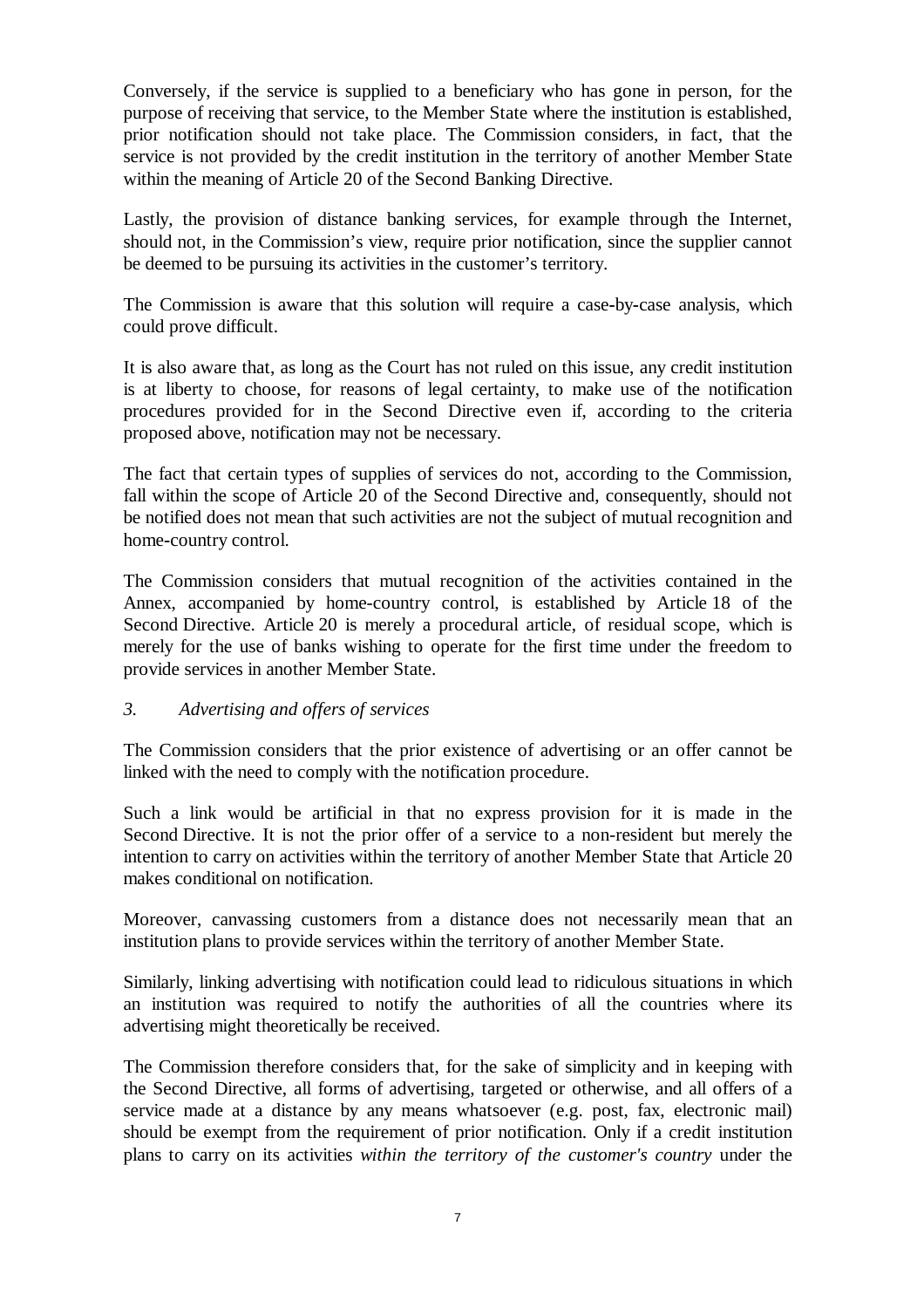freedom to provide services (according to the line of reasoning employed in paragraph (a)) will it be obliged to notify.

This view, which concerns only the notification requirement, does not affect the law applicable to the banking service. In accordance with the Rome Convention<sup>4</sup>, the existence of a specific invitation or prior advertising may, in the case of contracts concluded with consumers, have an effect on the law applicable to the contract concluded subsequently<sup>5</sup>.

## *4. Nature of the procedure*

The Commission considers that the notification procedure laid down in the Second Directive pursues a simple objective of exchange of information between supervisory authorities and is not a consumer-protection measure. It should not, in the Commission's view, be considered a procedural condition affecting the validity of a banking contract.

## *5. Future of the procedure*

As a result of the debate launched by the draft communication, the Commission realized that many interested parties were in favour of simply abolishing the notification procedure within the context of the freedom to provide services. On the other hand, some contributions stressed how useful the procedure was in checking compliance with the interest of the general good and, in particular, with consumer-protection rules.

Some of those who called for the system to be abolished considered that it was not in line with the Treaty, being a disproportionate restriction on freedom to provide services. Others drew attention to the fact that third-country banks were not covered by it. Others still considered that it was costly and unnecessary and could give rise to legal risks.

In the Commission's view, while the notification procedure should be clarified and simplified, it should be no more than a simple administrative formality permitting the notifier to benefit from considerable advantages.

It considers that the interpretations proposed above would clarify the scope of a procedure which, on account of the very growth of the cross-border supply of banking services, particularly in the context of electronic commerce, is bound to become almost obsolete. The more services are provided without any physical movement, the less the notification will be used.

The Commission could, in due course, envisage proposing the abolition of the procedure altogether in the context of the freedom to provide services.

<sup>4</sup> Convention on the law applicable to contractual obligations, opened for signature in Rome on 19 June 1980 and brought into force on 1 April 1991 (OJ No L 266, 9.10.1980, p. 1). Ratified by all Member States except Sweden, Austria and Finland, who signed the Convention on 29 November 1996 and whose ratification procedures are still under way.

<sup>5</sup> See Part Two of this Communication.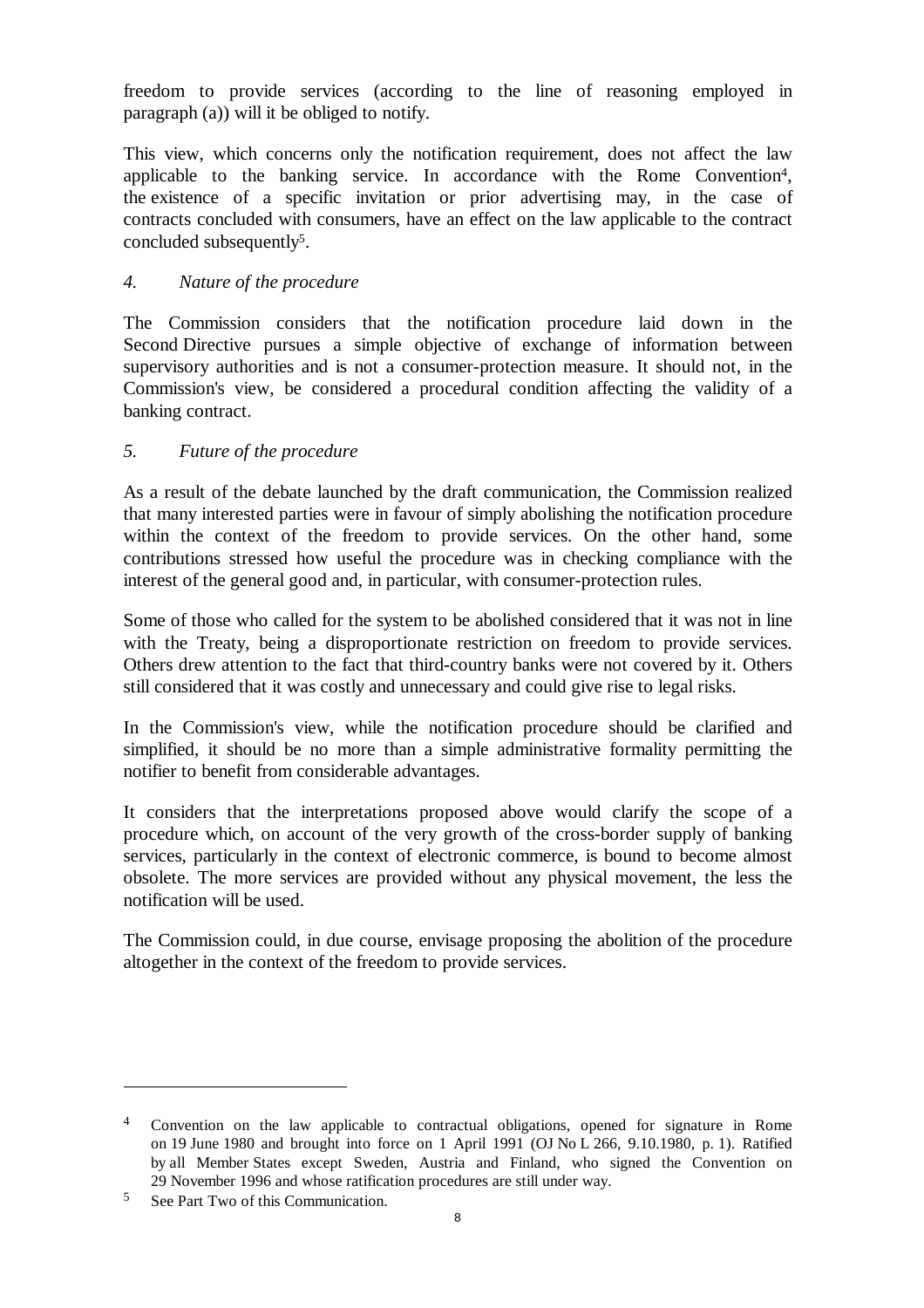## **B. FREEDOM TO PROVIDE SERVICES AND RIGHT OF ESTABLISHMENT**

- *1. Freedom to provide services*
- (a) Temporary nature

The Treaty stipulates in the third paragraph of Article 60 that a person providing a service may, in order to do so, *"temporarily"* pursue his activity in the State where the service is provided. The Court considered, in a judgment of 30 November 1995<sup>6</sup> , that the temporary nature of the supply of services provided for by this Article:

## *"is to be determined in the light of its duration, regularity, periodicity and continuity."*

On the basis of this case-law, the Commission considers that, if a banking activity is exercised within a territory in a durable, frequent, regular or continuous manner by a credit institution exercising the freedom to provide services, the question must be asked whether that credit institution can still lawfully be considered to be working temporarily within the meaning of the Treaty. The question also arises whether the credit institution is not attempting to sidestep the rules on establishment by unjustifiably invoking the freedom to provide services.

(b) Preventing circumvention of the rules

The Court has acknowledged that a Member State is entitled to take steps to prevent a service provider whose activity is entirely or mainly directed towards its territory, but who has become established in another Member State in order to circumvent the rules of professional conduct that would apply to him if he were established in the territory of the State where he entirely or mainly pursues his activities, from exercising the freedom to provide services that is enshrined in Article 59 of the Treaty<sup>7</sup>. It adds that such instances of "circumvention" may fall within the ambit of the chapter of the Treaty on the right of establishment and not of that on the provision of services.

However, the Commission considers that a situation where a credit institution is frequently approached within its own territory by consumers residing in other Member States could not be held to constitute *"*circumvention*"*.

*2. Right of establishment*

If an undertaking maintains a permanent presence in the Member State in which it provides services, it comes, in principle, under the Treaty provisions on the right of establishment<sup>8</sup>.

The Court has ruled that:

 $\overline{a}$ 

*"A national of a Member State who pursues a professional activity on a stable and continuous basis in another Member State where he holds himself out from an*

<sup>6</sup> Case C-55/94 *Gebhard* [1995] ECR I-4165.

<sup>7</sup> Case 205/84 *Commission* v *Germany* [1986] ECR 3755; Case 33/74 *Van Binsbergen* [1974] ECR 1299; Case C-148/91 *Veronica* [1993] ECR I-487; Case C-23/93 *TV 10* [1994] ECR I-4795.

<sup>8</sup> Case 205/84 *Commission* v *Germany;* see note 7*.*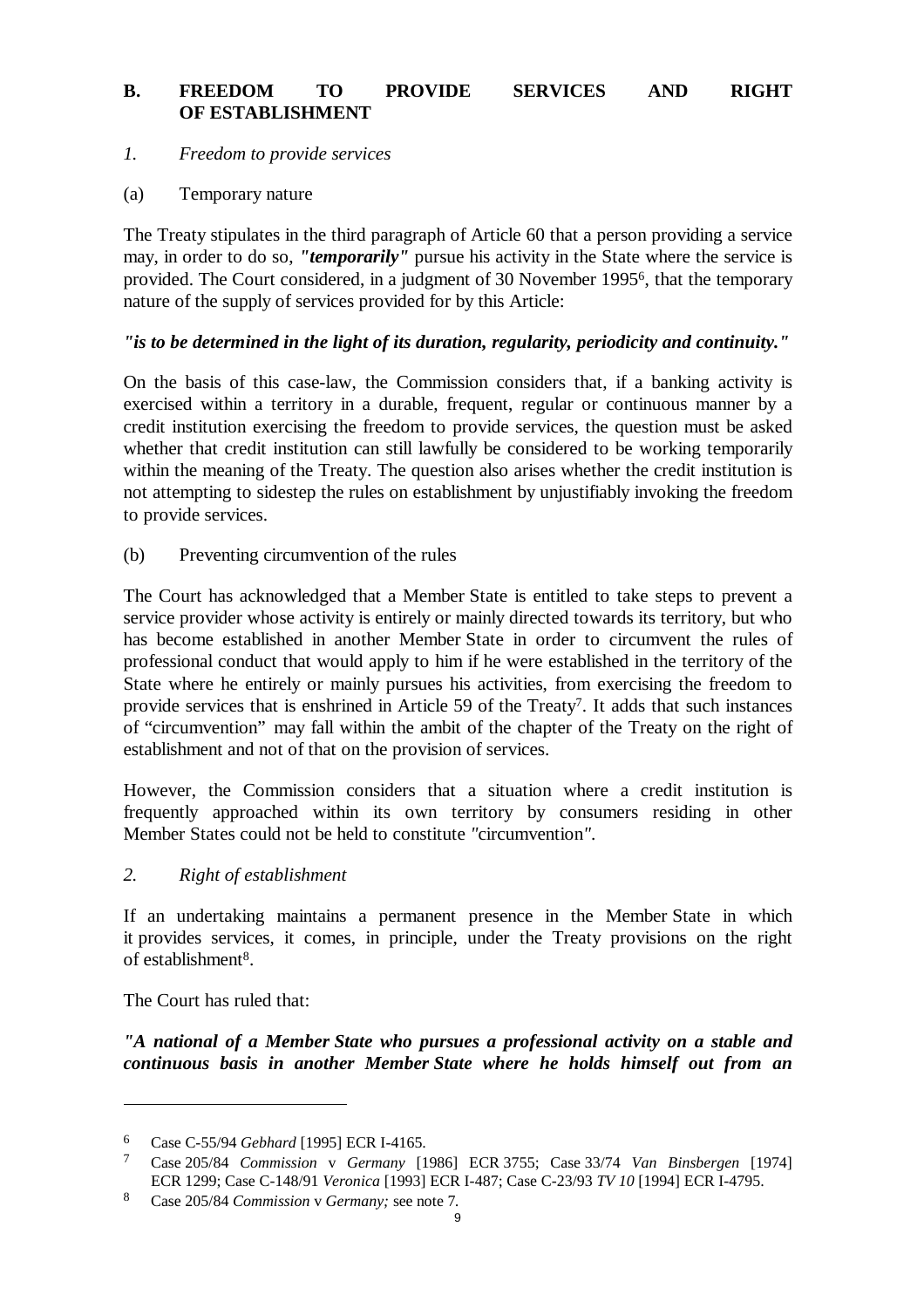## *established professional base to, amongst others, nationals of that State comes under the provisions of the chapter relating to the right of establishment and not those of the chapter relating to services*<sup>9</sup> *."*

However, in the same judgment, the Court ruled that a person operating under the freedom to provide services may equip himself in the host Member State with the infrastructure necessary for the purposes of performing the services in question without falling within the scope of the right of establishment.

On the basis of this case-law, an employee of a credit institution coming to work within the territory of a Member State in order to carry out a limited number of specific tasks in connection with existing customers could, therefore, have the infrastructure necessary to perform these tasks without the bank being deemed to be *"*established*"* within the meaning laid down by Community law. If, on the other hand, he went beyond the bounds of these specific tasks by using that *"pied-à-terre"* to approach nationals of the host Member State, e.g. to offer them banking services as a branch would do, the bank could fall within the scope of the right of establishment.

*3. "Grey" area*

It is not always easy to draw the line between the concepts of provision of services and establishment, particularly since, as the case-law of the Court indicates, one may be considered in certain circumstances to be operating in a Member State under the freedom to provide services despite having some kind of infrastructure in that Member State.

Some situations are particularly difficult to classify. This is especially true of:

- recourse to independent intermediaries; and
- electronic machines (ATMs) carrying out banking activities.
- (a) Independent intermediaries

The problem lies in determining the extent to which a credit institution having recourse to an independent intermediary in another Member State could be deemed to be pursuing a permanent activity in that Member State.

We are concerned here with intermediaries who drum up business but are not in themselves credit institutions or investment firms, and who are not operating on their own behalf.

In its judgment of 4 December 198610, the Court held that:

*"an insurance undertaking of another Member State which maintains a permanent presence in the Member State in question comes within the scope of the provisions of the Treaty on the right of establishment, even if that presence does not take the form of a branch or agency, but consists merely of an office managed by the undertaking's own staff or by a person who is independent but authorized to act on a permanent basis for the undertaking, as will be the case with an agency."*

<sup>9</sup> Case C-55/94 *Gebhard;* see note 6.

<sup>10</sup> See note 7.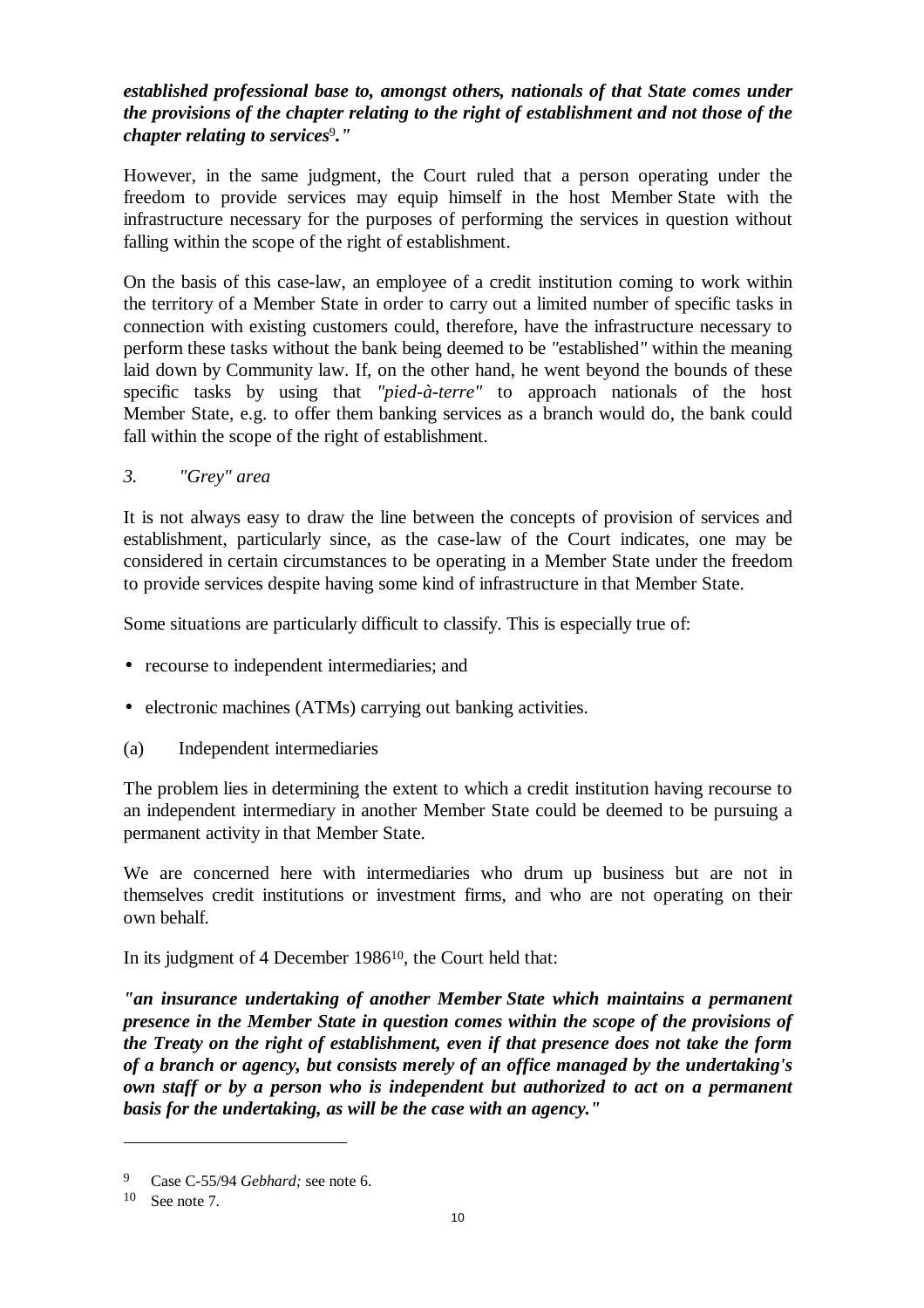The Court has therefore acknowledged that an undertaking which uses an intermediary within the territory of another Member State on a permanent basis may, on account of that fact, lose its status as a service provider and fall within the scope of the provisions on the right of establishment.

The Commission, therefore, suggests the following interpretations.

## **Intermediaries and freedom to provide services**

In the view of the Commission, if a bank uses an intermediary to provide temporarily or from time to time a banking service within the territory of a Member State, it must first give notification within the meaning of Article 20 of the Second Directive.

It considers that if, in a given country, a bank has independent intermediaries whose duties consist solely in seeking customers for it, it cannot be considered to be necessarily intending to carry on its activities, within the meaning of Article 20, in the territory of the Member State in question. Notification would not be required in that case.

On the other hand, in certain circumstances set out below, it may be considered that a bank having one or more intermediaries permanently established in a Member State does in fact come within the rules on the right of establishment.

## **Intermediaries and the right of establishment**

In its *De Bloos* ruling of 6 October 197611, the Court held that:

## *"One of the essential characteristics of the concepts of branch or agency is the fact of being subject to the direction and control of the parent body."*

It concluded that a sole concessionaire not subject to the control and direction of a company could not be regarded as a branch, agency or establishment.

In its ruling of 18 March 1981 in *Blanckaert & Willems*<sup>12</sup> *,* the Court held that:

*"An independent commercial agent who merely negotiates business, inasmuch as his legal status leaves him basically free to arrange his own work and decide what proportion of his time to devote to the interests of the undertaking which he agrees to represent and whom that undertaking may not prevent from representing at the same time several firms competing in the same manufacturing or marketing sector, and who, moreover, merely transmits orders to the parent undertaking without being involved in either their terms or their execution, does not have the character of a branch, agency or other establishment ...".*

<sup>11</sup> Case 14/76 [1976] ECR 1497.

<sup>12</sup> Case 139/80 [1981] ECR 819.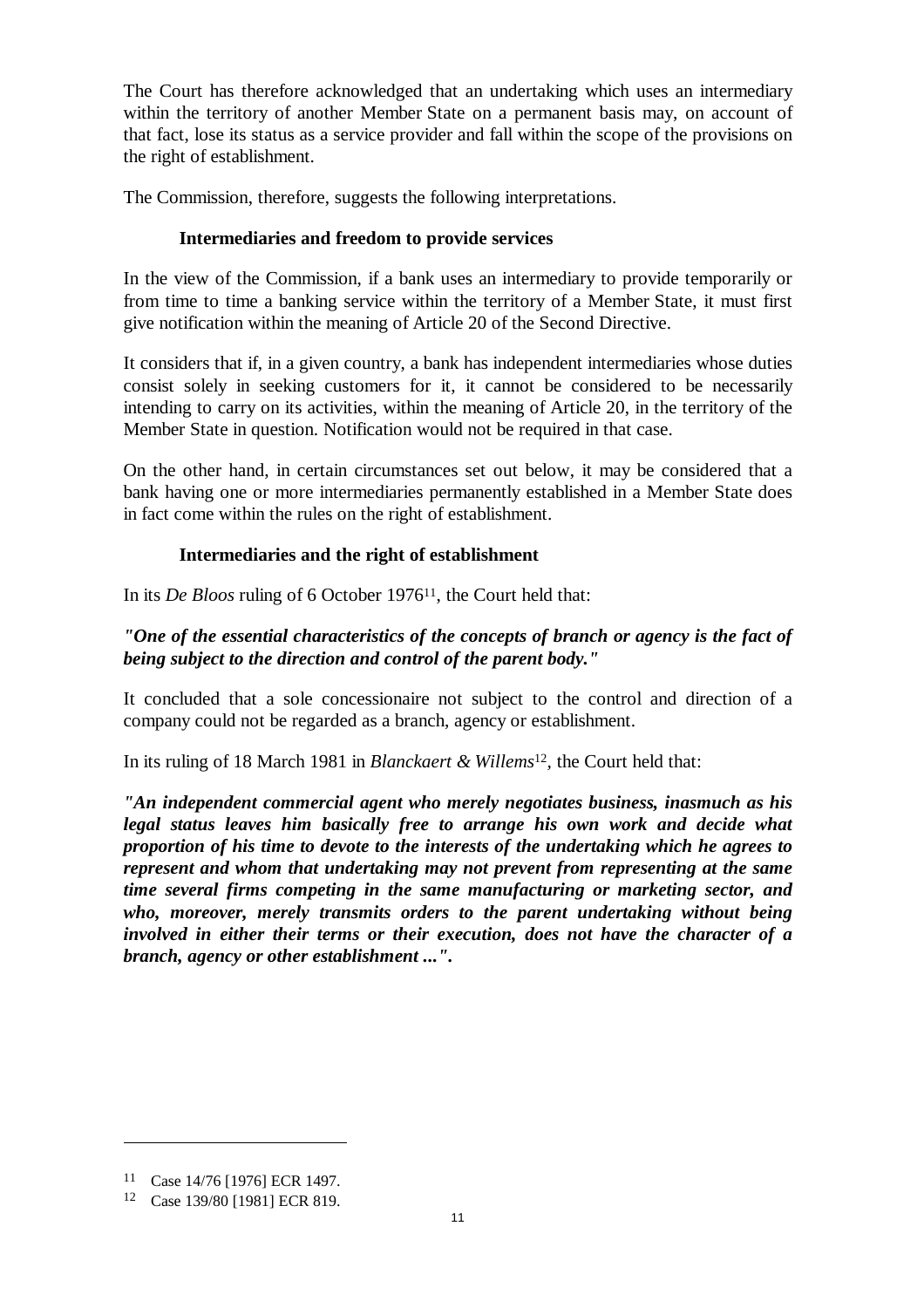In even more pointed terms, in its *Somafer* ruling of 22 November 197813, the Court held that:

*"The concept of branch, agency or other establishment implies a place of business which has the appearance of permanency, such as the extension of a parent body, has a management and is materially equipped to negotiate business with third parties, so that the latter, although knowing that there will if necessary be a legal link with the parent body, the head office of which is abroad, do not have to deal directly with such parent body but may transact business at the place of business constituting the extension."*

On the basis of these precedents, the Commission considers that, for the use of an intermediary to result in a bank possibly falling within the scope of the right of establishment, three criteria must be met at one and the same time:

- the intermediary must have a **permanent** mandate;
- the intermediary must be subject to the **management and control** of the credit institution he represents. In order to ascertain whether this condition is met, it is necessary to check whether the intermediary is free to organize his own work and to decide what proportion of his time to devote to the undertaking. A final pointer is whether the intermediary can represent several firms competing to provide the service concerned or whether he is, on the contrary, bound by an exclusive agreement to one credit institution;
- the intermediary must be able to **commit** the credit institution. A credit institution may be committed via an intermediary even if that intermediary cannot sign contracts. For example, if the intermediary can make a complete offer on behalf of an institution but only the bank itself has the power to sign the contract, the criterion of commitment may still be met. If the credit institution can reject the proposal submitted by the intermediary and signed by the customer, the criterion of the commitment capacity is not met.

The application of these three criteria requires a detailed examination to be carried out in each specific case.

The fact that an intermediary can cause a bank to fall within the scope of the right of establishment does not, however, mean that the intermediary himself constitutes a branch. Under the Second Directive, a branch is *"a place of business which forms a legally dependent part of a credit institution (...)"*. Since the intermediary is assumed to be independent, he cannot constitute *"part"* of a credit institution. His business will normally be established in the form of a company having its own legal personality.

Finally, if a bank's services are marketed in another Member State through the intermediary of another bank, notification should not, logically speaking, be necessary. The fact that the intermediate bank is itself subject to supervision in the Member State where it is established should offer that Member State sufficient guarantees for it to consider notification unnecessary. If the intermediate bank is acting on its own behalf,

<sup>13</sup> Case 33/78 [1978] ECR 2183. See also Case C-439/93 *Lloyd's Register of Shipping* v *Societé Campenon Bernard*, [1995] ECR I-961.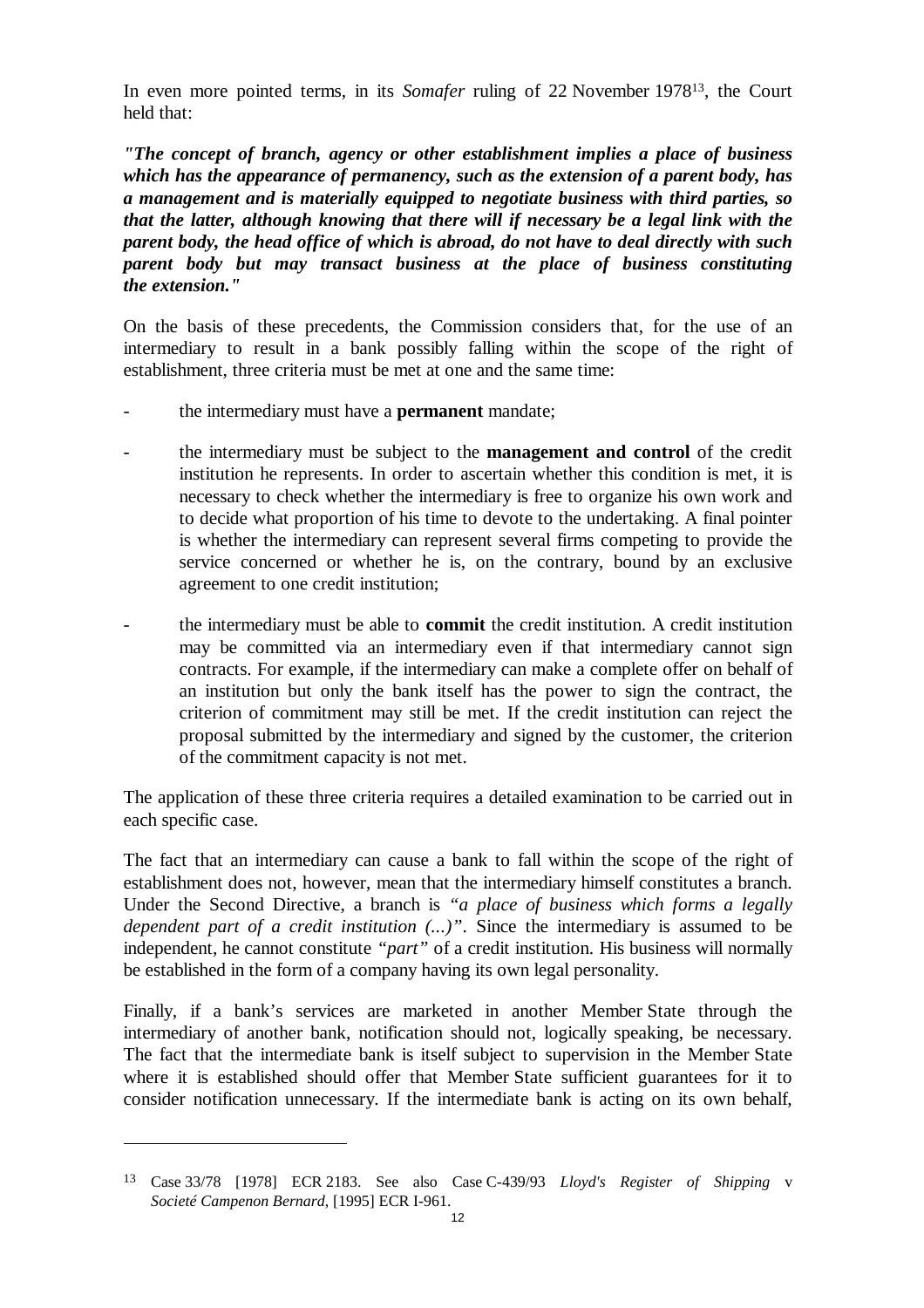notification should not take place, since such a situation does not fall within the scope of the freedom to provide cross-border services.

(b) Electronic machines

 $\overline{a}$ 

This means fixed, ATM-type electronic machines capable of performing the banking activities listed in the Annex to the Second Directive<sup>14</sup>.

Such machines may be covered by the right of establishment if they fulfil the criteria laid down by the Court of Justice (see above).

For such a machine to be capable of being treated as an establishment, therefore, it would have to have a management, which is by definition impossible unless the Court acknowledges that the concept can encompass not only human management but also electronic management.

However, such a machine is unlikely to be the only place of business of a credit institution in a Member State. It is likely to be attached, in the same country, to a branch or an agency. In that event, the machine is not an entity in its own right as it is covered by the rules governing the establishment to which it is attached.

If the machine does, however, constitute the only presence of a credit institution in a Member State, the Commission takes the view that it may be possible to treat it as a provision of services in the territory of that Member State.

The presence in the host country of a person or company responsible simply for maintaining the machine, equipping it and dealing with any technical problems encountered by users cannot rank as an establishment and does not deprive the credit institution of the right to operate under the freedom to provide services.

The Commission considers, however, that technological developments could, in the future, induce it to review its position.

If such developments were to make it possible for an institution to have only a machine in a given country which could "act" as a branch, taking actual decisions which would completely obviate the need for the customer to have contact with the parent company, the Commission would be forced to consider an appropriate Community legal framework. The present legal framework in fact rests on mechanisms which are still based on a "human" concept of a branch (for example, the programme of operations must contain the names of those responsible for the management of the branch). It is therefore not possible, under the existing rules, to consider machines as constituting a branch.

## *4. Simultaneous exercise of the freedom to provide services and the right of establishment*

The Commission considers that there is nothing in the Treaty, Directives or case-law to prevent a credit institution from carrying on its activities under the freedom to provide services and, at the same time, through some form of establishment (branch or subsidiary), even if the same activities are involved.

<sup>14</sup> It does not mean individual, mobile data-processing equipment which can provide or receive distance banking services, e.g. through the Internet.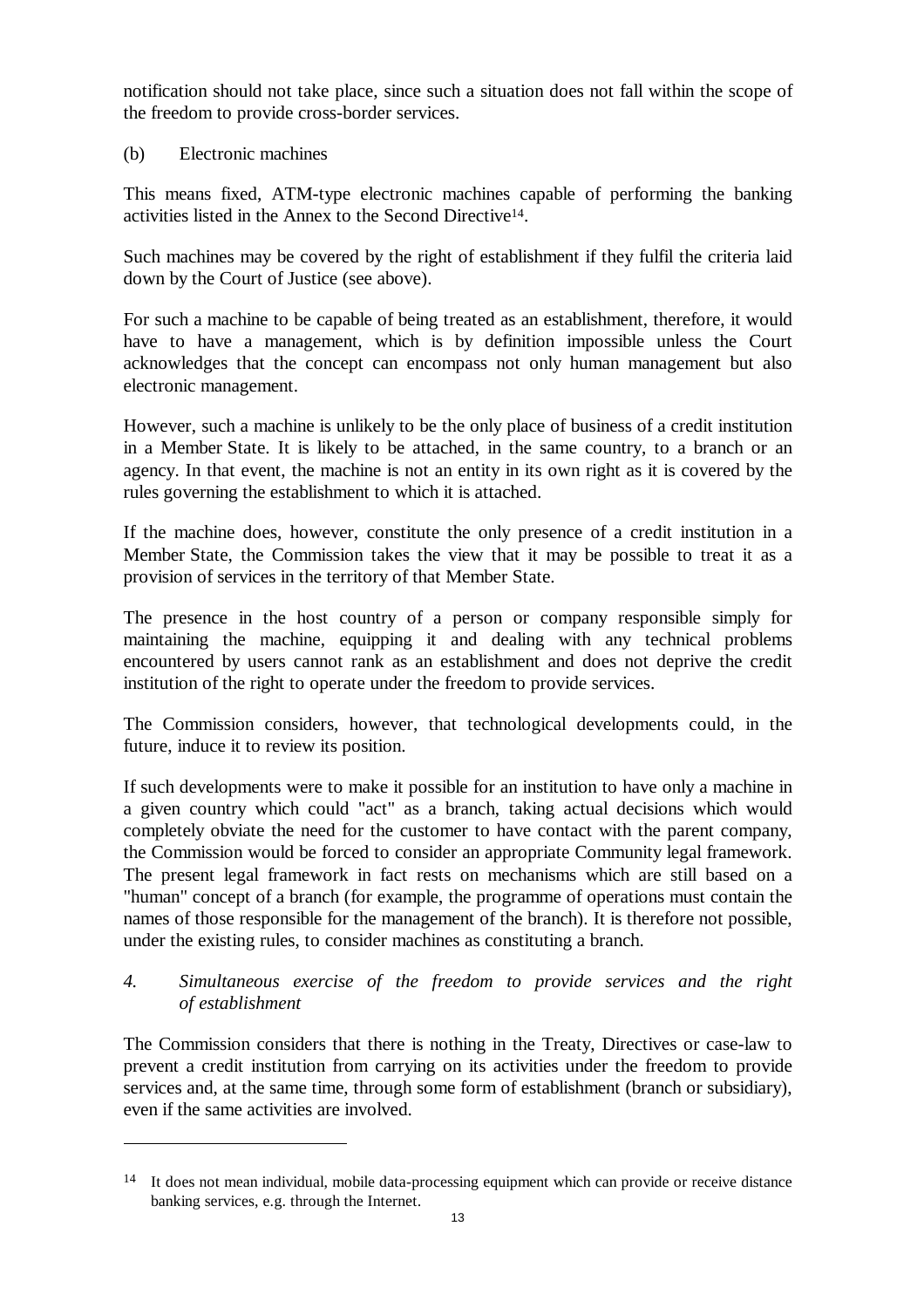The institution must, however, be able clearly to connect the activity to one of the two forms of operation. This connection is important from both a tax and a regulatory point of view15. It should be ensured that an institution is not able "artificially" to connect its activities to the arrangements governing freedom to provide services as a way of sidestepping the legal and tax framework which would apply if the same activity were considered to be carried on by a branch or by any other form of establishment<sup>16</sup>.

## *5. Control by the host Member State of the conditions for granting a passport*

The Commission interprets a recent ruling by the Court of Justice<sup>17</sup> to mean that the host country may not carry out checks to determine whether a credit institution intending to operate in its territory under the freedom to provide services or through a branch met the standard conditions for granting the single licence in its home country. Such checks may be carried out by the home Member State alone. It is on the responsibility of the home country that the single licence is granted, and the host country cannot question the granting of such a licence.

If the host country has reason to doubt that the standard conditions have been met, it may have recourse to Article 170 of the Treaty or request the Commission to take action against the home Member State for failing to meet its obligations pursuant to Article 169 of the Treaty.

#### *6. Miscellaneous*

In the Commission's opinion, it would very likely be contrary to Community law for a credit institution which has carried on its business under the freedom to provide services within the territory of a Member State for a given length of time to be forced by that Member State to become established as a prerequisite for the continued pursuit of its activities.

It also considers that the freedom to provide services may be exercised by a branch vis-à-vis a third Member State. In such a situation, it is necessary for the branch's home Member State to have sent notification (Article 20) to that third Member State (provided, of course, the conditions for notification are met).

## **C. COMMENCEMENT OF THE PROVISION OF SERVICES**

The problem lies in the interpretation of Article 20(2) of the Second Banking Directive, which merely lays down that:

*"The competent authorities of the home Member State shall, within one month of receipt of the notification mentioned in paragraph 1, send that notification to the competent authorities of the host Member State."*

<sup>15</sup> Consideration may, for example, be given to the importance of the connection for the purposes of determining the deposit-guarantee scheme.

<sup>16</sup> See footnote 7.

<sup>&</sup>lt;sup>17</sup> See the judgment delivered by the Court on 10 September 1996 on a similar issue in Case C-11/95 *Commission* v *Belgium [1996]* ECR I-4115*.* The Court ruled that the receiving Member State was not authorized to monitor the application of the law of the originating Member State applying to television broadcasts and to ensure compliance with Council Directive 89/552/EEC (known as the "TV without frontiers" Directive; OJ No L 298, 17.10.1989, p. 23).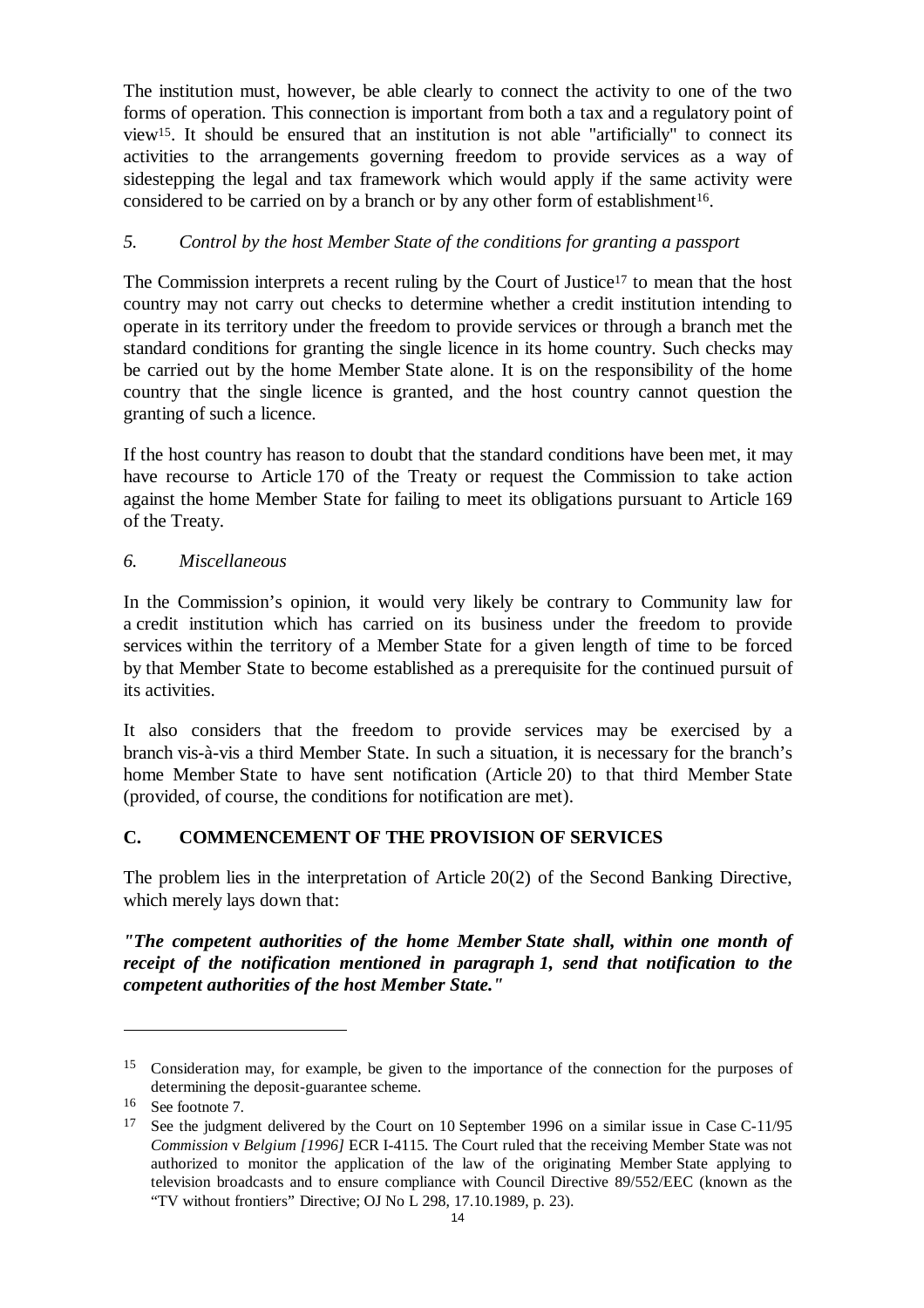Consequently, the procedure to be followed prior to exercising the freedom to provide services differs from that applicable to the establishment of a branch, in that, for the latter arrangement, Article 19(5) provides for the *"receipt"* by the branch of a *"communication"* from the competent authorities of the host Member State or, failing that, the absence of any such communication for a period of two months as a prerequisite for the branch to commence its activities.

This triangular relationship is not provided for in the context of the freedom to provide services, for which there is a more flexible set of arrangements deliberately provided for by the Community legislature so as not to create obstacles which did not exist under the previous arrangements.

A credit institution should therefore be able to commence its activities under the freedom to provide services as soon as it has notified its intention to its own supervisory authorities, which, under Article 20(2), have one month in which to send that notification to the supervisory authorities of the host country.

In the Commission's opinion, where the host Member State requires, as a prerequisite to commencement of any activity relating to the provision of services in its territory (a procedure envisaged for the establishment of a branch), that an acknowledgement of receipt of the notification sent by the country of origin be issued, this constitutes an infringement of the Second Directive.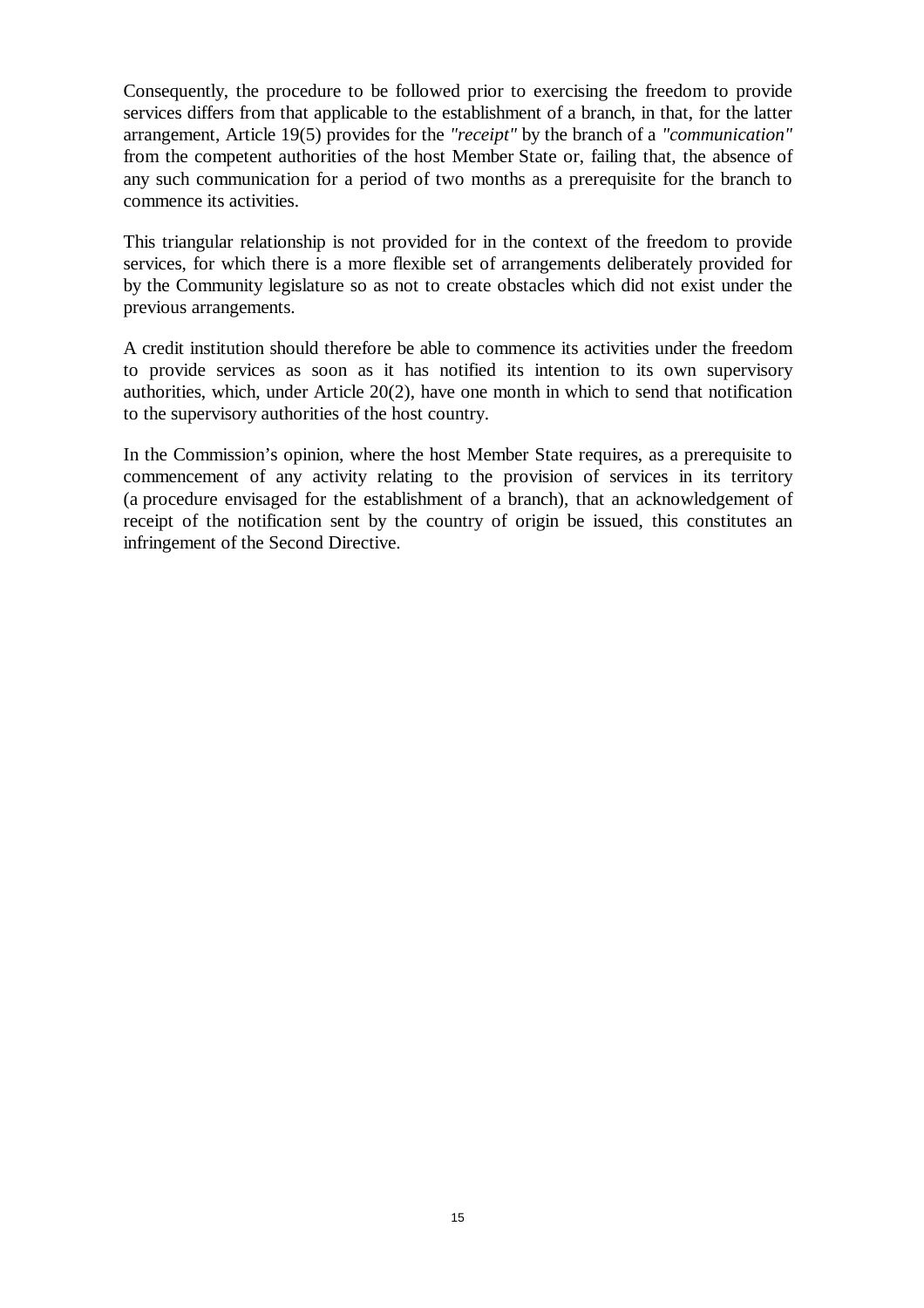#### **PART TWO: THE GENERAL GOOD IN THE SECOND BANKING DIRECTIVE**

Part Two examines in turn the question of (A) notification of rules adopted in the interest of the general good, (B) problems connected with the application of rules adopted in the interest of the general good and (C) private international law.

## **A. NOTIFICATION OF RULES ADOPTED IN THE INTEREST OF THE GENERAL GOOD**

In the view of the Commission, it is difficult to infer from the wording of Article 19(4) of the Second Directive that there is any obligation on the host country to inform a credit institution wishing to set up a branch in its territory of the conditions to be fulfilled in the interest of the general good. The term "if necessary" indicates that Member States may exercise their discretion in this connection.

Nevertheless, the Commission considers that, in keeping with the spirit of the Second Directive, a credit institution which has let it be known, via its supervisory authority, that it wishes to set up a branch and would like to find out about the general-good rules applicable in the host country should be able to obtain the information it is seeking from that Member State.

Where the Member State responds favourably to the credit institution's request, it should, in the Commission's opinion, be bound only by an obligation as to means and not as to result. That is to say that it cannot be required to communicate all its legislation relating to the interest of the general good (only legislation applicable to banking activities) and, in any event, a text which was not communicated could still be fully relied on against the credit institution. It is inconceivable that the application of a legal provision within the territory of the Member State which adopted it should be ruled out on the ground that a prior administrative formality has not been carried out.

The Commission agrees that the optional nature of notification by the host Member State of its general-good rules may constitute an obstacle to the exercise of the right of establishment. How can a credit institution know what rules it has to observe if a Member State refuses to notify it of those rules? This situation was, moreover, almost unanimously deplored during the consultations which the Commission recently conducted with the banking sector.

The Commission will make every attempt to remedy this situation.

## **B. APPLICATION OF RULES ADOPTED IN THE INTEREST OF THE GENERAL GOOD**

The main purpose of the Second Banking Directive is to enable authorized credit institutions in a Member State to supply, throughout the European Union, all or some of the banking activities listed in the Annex, either by the establishment of a branch or under the freedom to provide services, on condition that such activities are covered by the authorization (Article 18).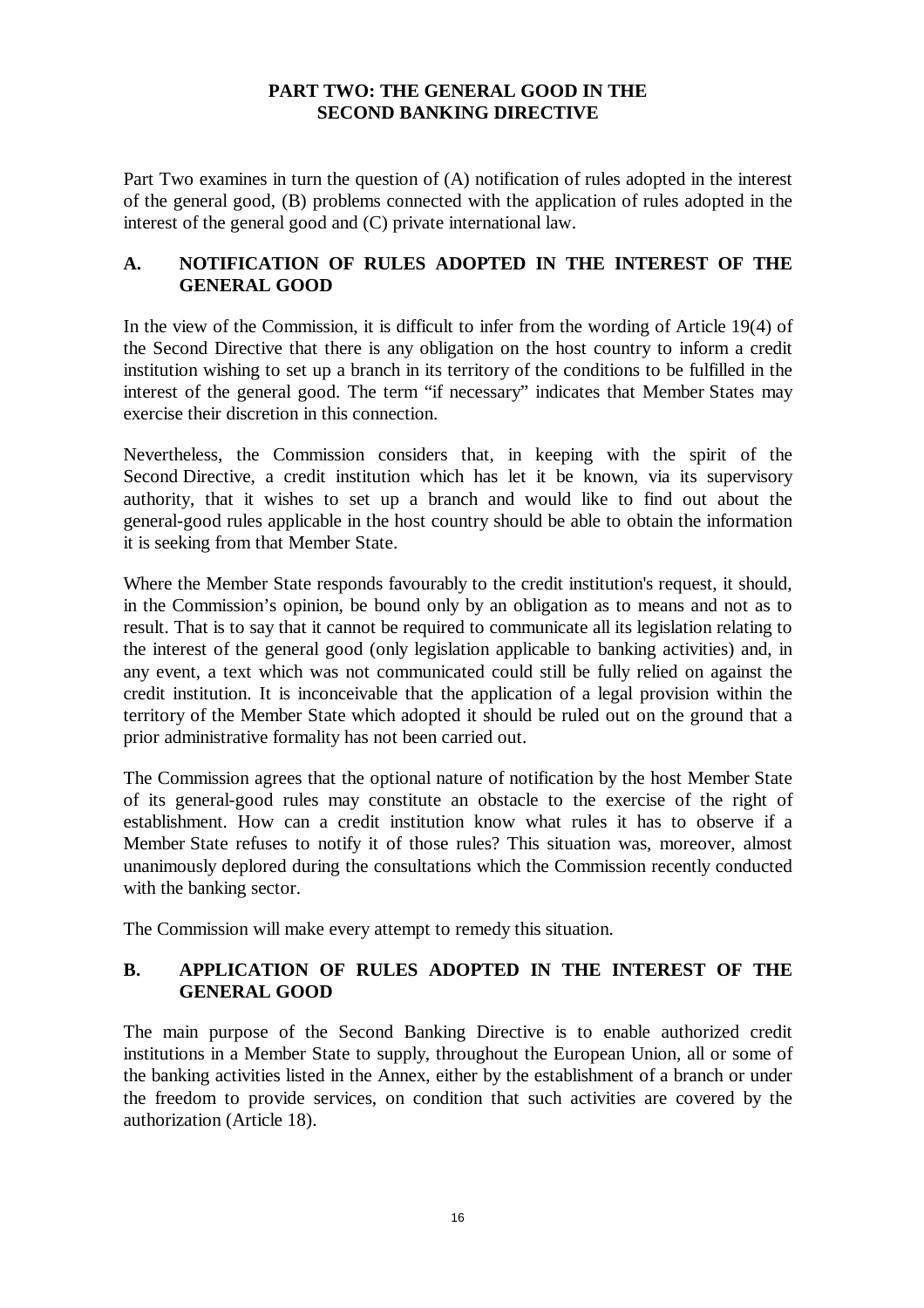Community law has not, however, harmonized the content of banking activities, with a few exceptions such as some aspects of consumer credit<sup>18</sup>.

It is likely, therefore, that a credit institution wishing to carry on its activities in another Member State will be confronted with different rules applicable both to the service itself and to the conditions in which it may be offered and marketed. It suffices, for example, to think of the variety of national rules applicable to loans.

The sixteenth recital of the Second Directive reads:

*"..the Member States must ensure that there are no obstacles to carrying on activities receiving mutual recognition in the same manner as in the home Member State, as long as the latter do not conflict with legal provisions protecting the general good in the host Member State".*

It should be pointed out that, since the recitals to a directive have legal value as an aid to interpretation, they shed light for the reader on the intentions of the Community legislature<sup>19</sup>.

The Commission considers that a credit institution operating in the context of mutual recognition could, therefore, be forced to bring its services into line with the legislation of the host country only if the measures relied on against it are in the interest of the general good, whether it is acting via a branch or under the freedom to provide services.

This approach is, moreover, confirmed by the Court of Justice, which has ruled that only the general-good rules can restrict or hinder the exercise of the two fundamental freedoms, namely the freedom to provide services<sup>20</sup> and the freedom of establishment<sup>21</sup>.

Consequently, a credit institution would be entitled to challenge, by means of a legal or administrative procedure or a complaint to the Commission, the legitimacy, with regard to Community law, of a national legal norm that is imposed upon it.

However, the Second Banking Directive does not contain any definition of "the general good". The reason for this is that, in non-harmonized areas, the level of general good involved depends on the assessment of the Member States and can vary substantially from one country to another according to national traditions and the objectives of the Member States.

Similarly, the Second Directive does not specify within what limits and under what conditions the host Member State may impose its general-good rules upon a Community credit institution.

It is necessary, therefore, to refer to the relevant case-law of the Court of Justice.

<sup>18</sup> Directive 87/102/EEC of 22.12.1986, OJ No L 42, 12.2.1987, p. 48; Directive 90/88/EEC of 22.2.1990, OJ No L 61, 10.3.1990, p. 14.

<sup>19</sup> See in particular Case 76/72 *Michel* [1973] ECR 457.

<sup>20</sup> Case C-76/90 *Säger* v *Dennemeyer* [1991] ECR I-4221. See the analysis contained in the Commission interpretative communication concerning the free movement of services across frontiers, OJ No C 334, 9.12.1993, p. 3.

<sup>21</sup> Case C-55/94 *Gebhard,*; see note 6*.* See also judgment in Case C-19/92 *Kraus* [1993] I-1663.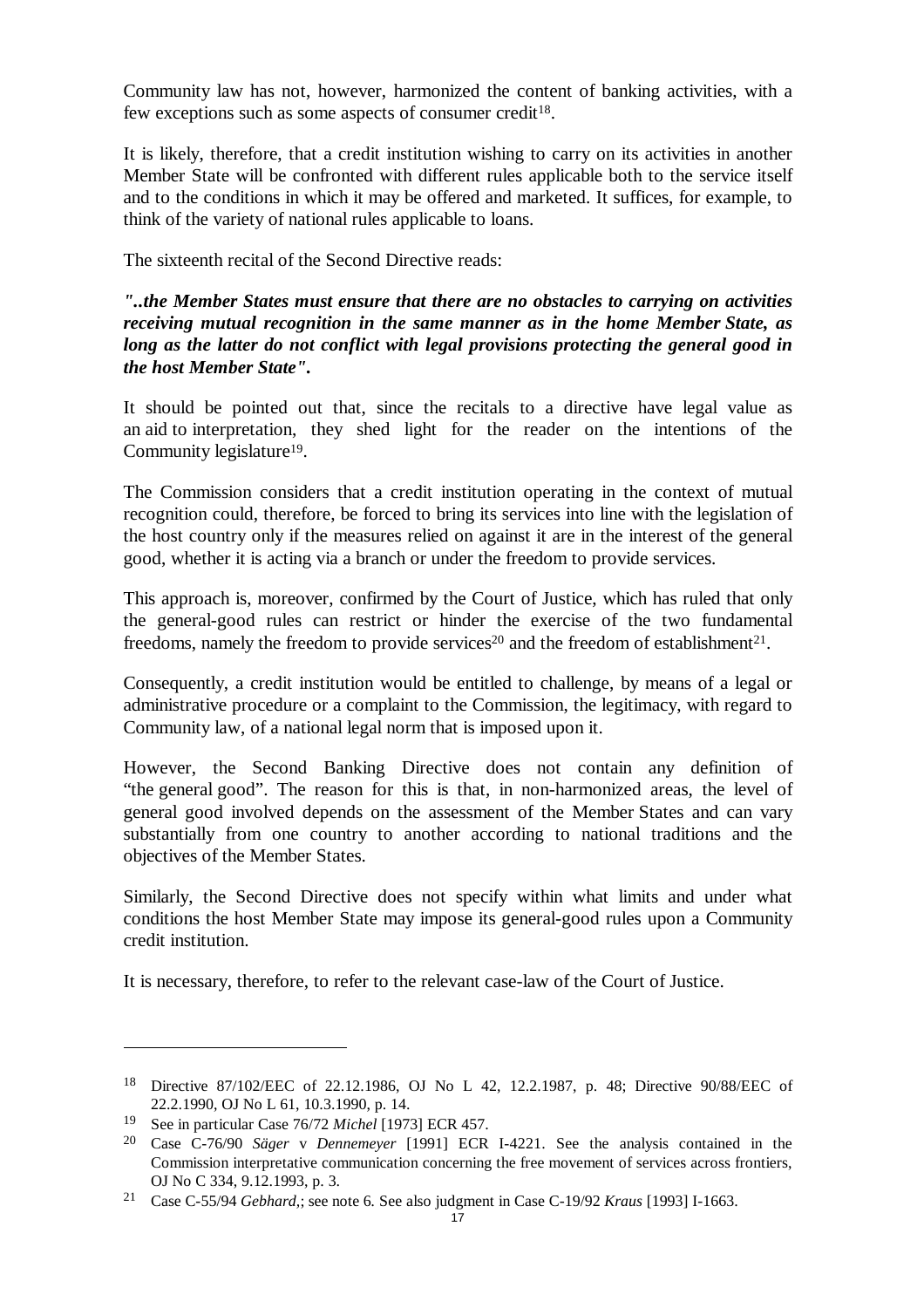#### *1. Definition of the general good*

It is the Court of Justice which orginated this concept. It has consistently held that:

*"Taking into account the particular nature of certain services to be provided (...), specific requirements imposed on persons providing services cannot be considered incompatible with the Treaty where they have as their purpose the application of professional rules, justified by the general good (...).*22*"*

However, the Court has never given a definition of the general good, preferring to maintain its progressive nature. It has expressed its opinion, in individual cases, on the possibility of deeming a given national measure to be aimed at achieving an imperative objective serving the general good and has specified the line of reasoning to be followed in determining whether such a measure may be enforced by one Member State against a trader from another Member State who is operating within the territory of the first in accordance with the basic freedoms provided for by the Treaty.

The Court has, however, provided much clarification regarding the measures which can be considered to be aimed at achieving an imperative objective in the general good.

Accordingly, it has consistently held that such measures must not have been the subject of prior Community harmonization<sup>23</sup>.

Through its case-law, the Court has specified the areas which may be considered to be in the general good. National rules adopted in one of these areas may still, therefore, under certain circumstances outlined below, be enforced against a Community trader.

The Court has so far recognized the following objectives as being imperative reasons in the general good $24$ :

– protection of the recipient of services<sup>25</sup>, protection of workers<sup>26</sup>, including social protection<sup>27</sup>, consumer protection<sup>28</sup>, preservation of the good reputation of the national financial sector<sup>29</sup>, prevention of fraud<sup>30</sup>, social order<sup>31</sup>, protection of intellectual property<sup>32</sup>, cultural policy<sup>33</sup>, preservation of the national historical and

<sup>22</sup> Joined Cases 110 and 111/78 *Van Wesemael* [1979] ECR 35.

<sup>23</sup> Case 52/79 *Debauve* [1980] ECR 833; Case 205/84; see note 7*;* Case 353/89 *Mediawet* [1991] ECR I-4069.

<sup>24</sup> To this list must be added *a fortiori* the provisions of Article 56, i.e. public policy, public security and public health. "Mandatory requirements", which are recognized by the Court in its case-law on the free movement of goods (protection of the environment, fairness of commercial transactions) can probably also be invoked in connection with services.

<sup>25</sup> Joined Cases 110/78 and 111/78 *Van Wesemael;* see note 22.

<sup>26</sup> Case 279/80 *Webb* [1981] ECR 3305.

<sup>27</sup> Case C-272/94 *Guiot* [1996] ECR I-1905.

<sup>28</sup> Case 205/84 *Commission* v *Germany;* see note 7*.*

<sup>29</sup> Case C-384/93 *Alpine Investments BV* [1995] ECR I-1141.

<sup>30</sup> Case C-275/92 *Schindler* [1994] ECR I-1039.

<sup>31</sup> *Ibid.*

<sup>32</sup> Case 62/79 *Coditel* [1980] ECR 881.

<sup>33</sup> Case C-353/89 *Mediawet;* see note 23*.*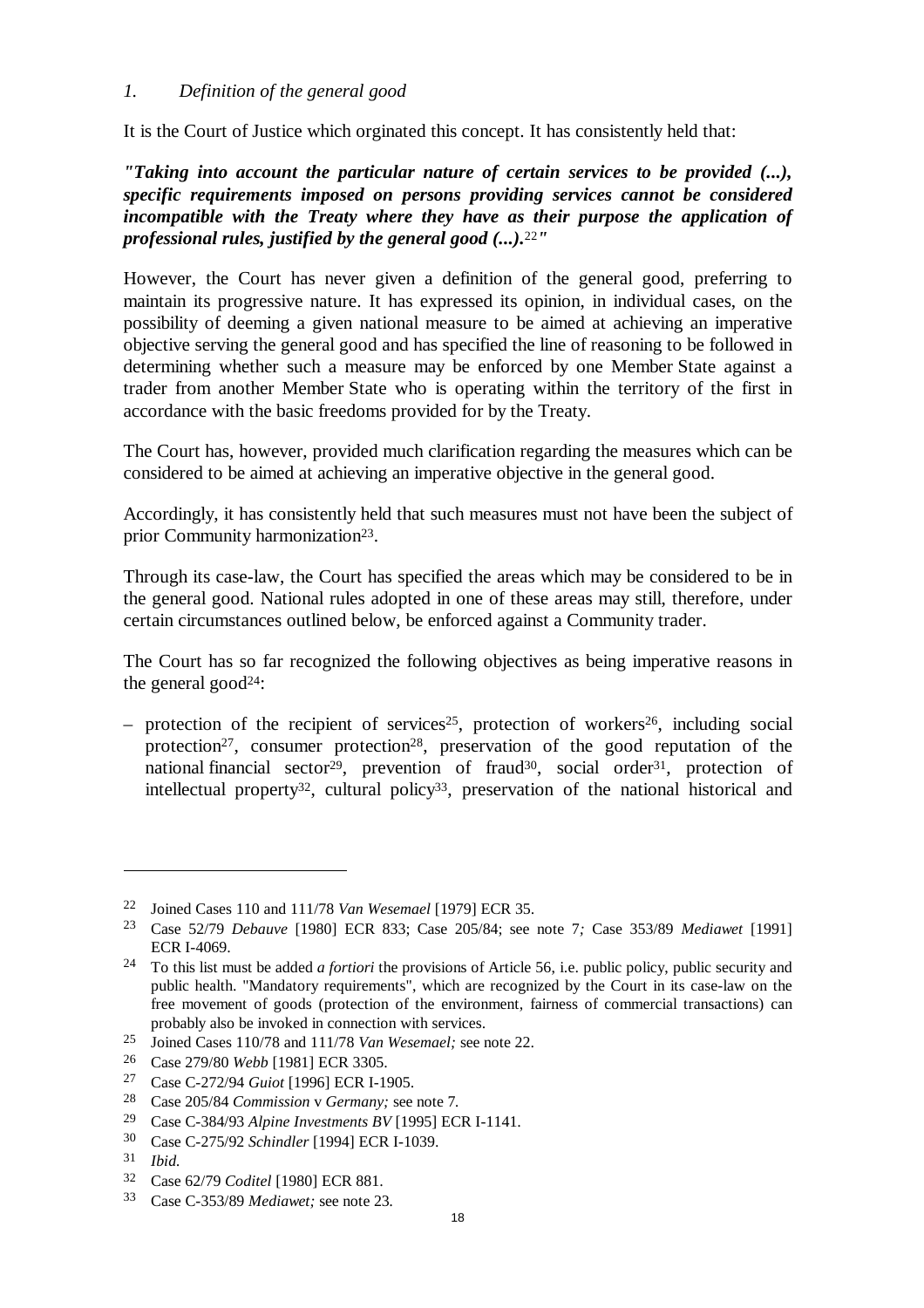artistic heritage<sup>34</sup>, cohesion of the tax system<sup>35</sup>, road safety<sup>36</sup>, protection of creditors<sup>37</sup> and protection of the proper administration of justice<sup>38</sup>.

The list is open-ended and the Court reserves the right to add to it at any time.

Most of these areas can involve banking activity. For example, a national measure aimed at protecting recipients of banking services may, if it does not come within the scope of a harmonized area, be relied upon for reasons relating to the general good by a Member State vis-à-vis a Community credit institution operating within its territory in the context of mutual recognition. For this rule to be enforceable, some additional conditions must, however, be met.

*2. General-good "tests"*

In its case-law, the Court has held that:

*"National measures liable to hinder or make less attractive the exercise of fundamental freedoms guaranteed by the Treaty must fulfil four conditions: they must be applied in a non-discriminatory manner; they must be justified by imperative requirements in the general interest; they must be suitable for securing the attainment of the objective which they pursue; and they must not go beyond what is necessary in order to attain it.*39*"*

It has consistently held that a rule relating to the public interest is enforceable against a person providing services only if *"that interest is not protected by the rules to which the person providing the services is subject in the Member State in which he is established"*<sup>40</sup> *.*

## *3. Procedures for applying the tests*

If a host Member State imposes on a credit institution a national measure which does not derive from Community harmonization and which, in the view of the credit institution, constitutes a restriction on the freedom to provide services, that institution may question the Member State's right to do so if the measure does not meet the six criteria laid down: non-discrimination, absence of prior harmonization, existence of an imperative reason relating to the interest of the general good, non-duplication, necessity and proportionality.

Such a restriction could relate to the service itself or to the conditions on which it is offered, such as relevant advertising<sup>41</sup>.

<sup>34</sup> Case C-180/89 *Commission* v *Italy* [1991] ECR 709.

<sup>35</sup> Case C-204/90, judgment of 28 January 1992, *Bachmann* [1992] ECR 249.

<sup>36</sup> Case 55/93 *van Schaik* [1994] ECR I-4837.

<sup>37</sup> Judgment delivered on 12 December 1996 in Case C-3/95 *Reisebüro Broede* v *Gerd Sandker* (not yet reported).

<sup>38</sup> *Ibid.*

<sup>39</sup> Case C-55/94 *Gebhard;* see note 6.

<sup>40</sup> Case C-76/90 *Säger v. Dennemeyer;* see note 20*.*

<sup>41</sup> Article 21(11) of the Second Banking Directive provides that *"Nothing in this Article shall prevent credit institutions with head offices in other Member States from advertising their services through all available means of communication in the host Member State, subject to any rules governing the form and the content of such advertising adopted in the interest of the general good".*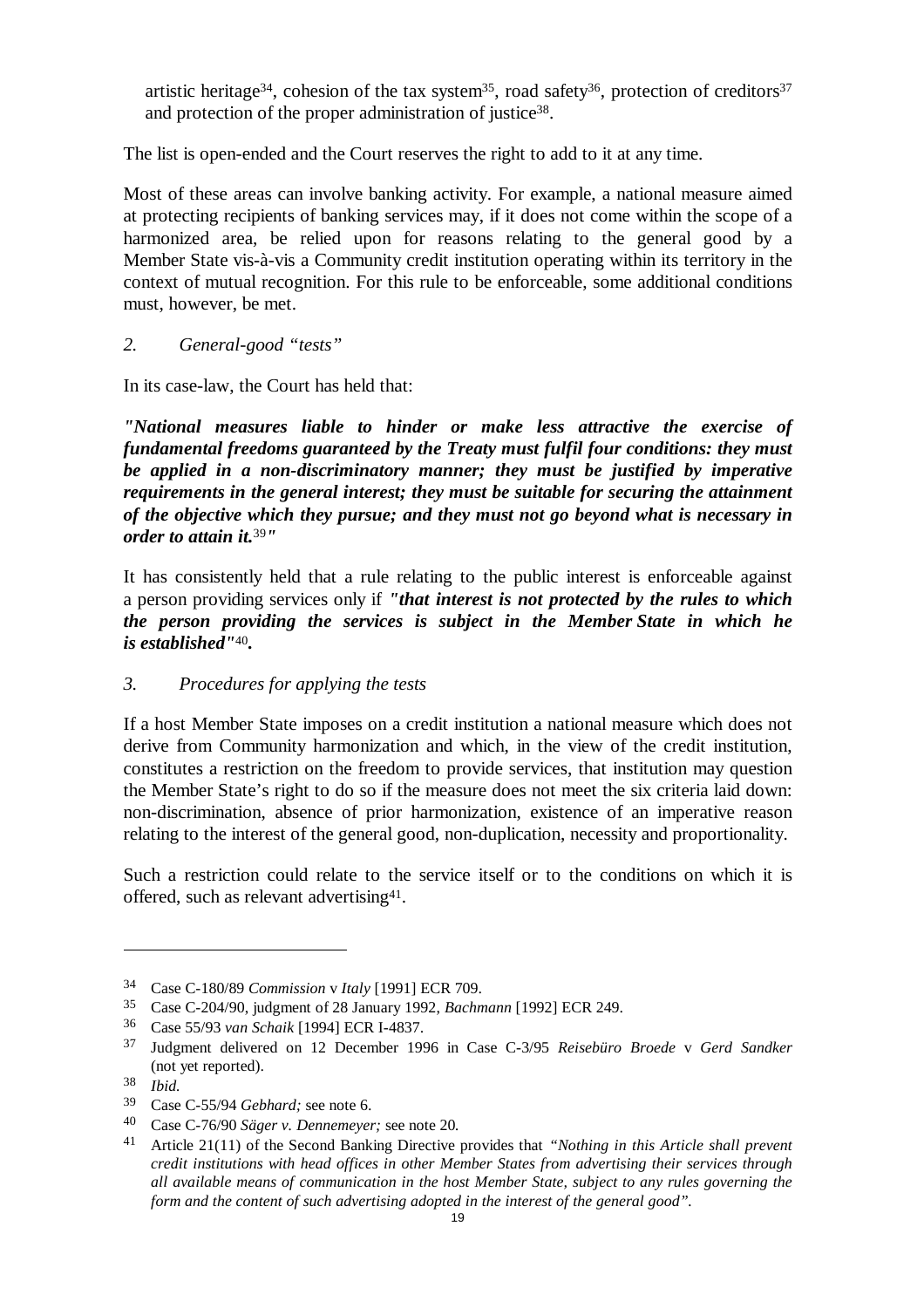In order to challenge a national measure which constitutes a restriction (e.g. a clause that must be included in every contract and is different from or unknown in the normal practice of the home Member State) that it considers unjustified, a credit institution must normally have recourse to legal procedures or inform the Commission by, for example, lodging a complaint.

In practice, various possibilities are open to it:

- In order to avoid any potential conflict, it may obviously bring all aspects of its services into line with the rules of the host country.
- If, however, it offers banking services which do not correspond exactly to the mandatory provisions of the host country, proceedings will probably be brought against it by the national authorities or one of its customers. It will then have to put forward arguments based on Community law to a tribunal or national authority in order to establish that the rule which the Member State intends to enforce against it does not comply with the conditions laid down by the Court of Justice. It will be the task of the national courts to assess the validity of the parties' arguments, possibly after referring the matter to the Court of Justice for a preliminary ruling pursuant to Article 177 of the Treaty.
- It can at any time inform the Commission, which may, if it considers the restrictions to be unjustified, initiate proceedings against the Member State concerned for failing to meet its obligations, in accordance with Article 169. In this case, it will be up to the Commission to provide proof of the alleged failure<sup>42</sup>. In the final resort, it will be the task of the Court of Justice to decide whether or not the national measure in question passes the general-good tests.

Let us see how these six tests could be applied in practice by the Commission or a judge.

## **Is the measure discriminatory?**

In its case-law, the Court has consistently defined discrimination as:

## *"the application of different rules to comparable situations or the application of the same rule to different situations"*<sup>43</sup> *.*

Consequently, the Commission considers that, if a Member State imposes on a Community credit institution measures which it does not impose or imposes more advantageously on its own credit institutions, there will be discrimination.

If the restriction in question is discriminatory, it can, according to the case-law of the Court, be justified only on the grounds set out in Article 56 of the Treaty (public policy, public security and public health), subject to compliance with the principle of proportionality<sup>44</sup>.

<sup>42</sup> Case C-157/91 *Commission* v *Netherlands* [1992] ECR I-5899.

<sup>43</sup> See most recently Case C-107/94 *Asscher* [1996] ECR I-3089.

<sup>44</sup> See most recently Case C-17/92 *Federación de Distribuidores Cinematográficos* [1993] ECR I-2239.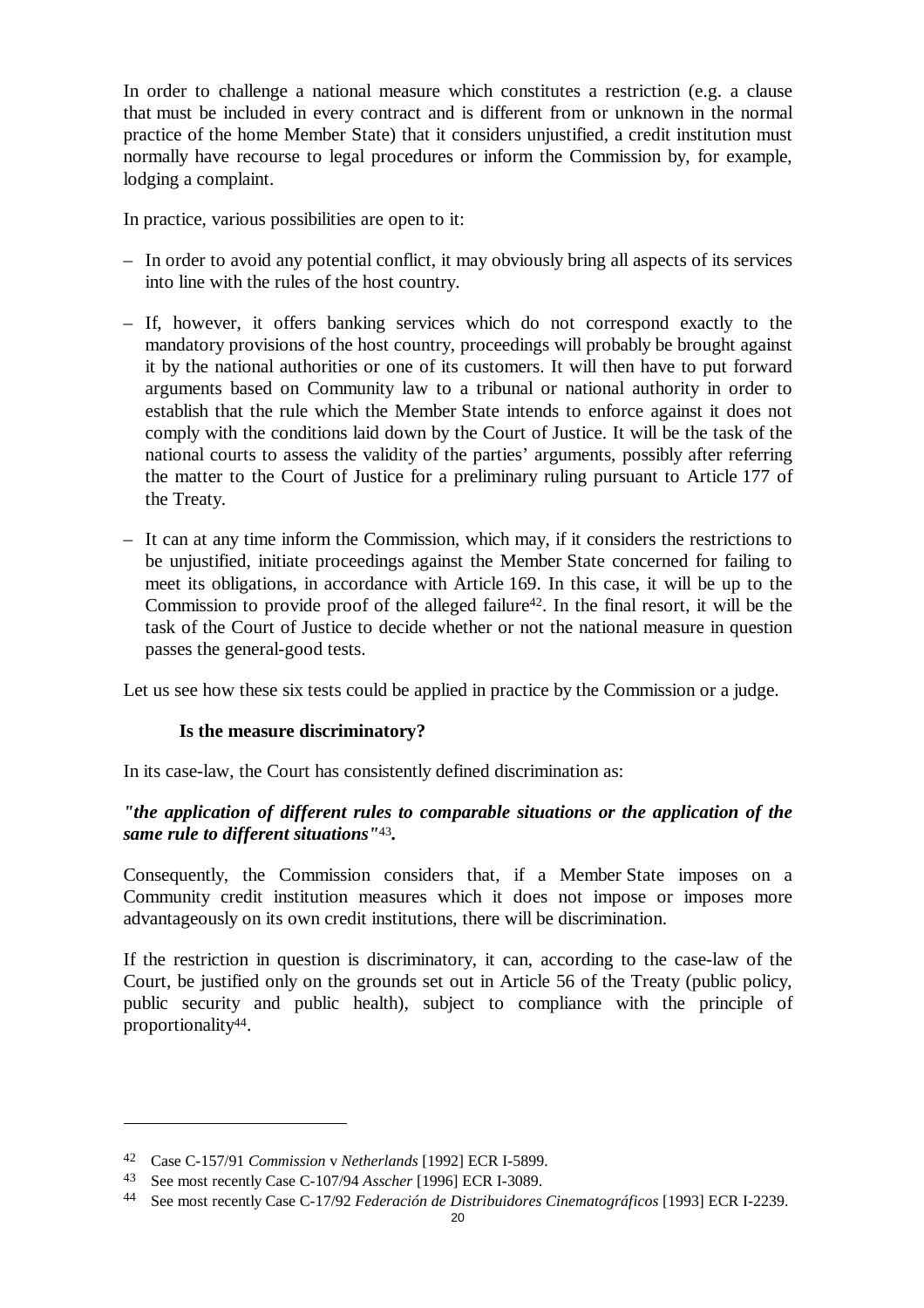The concept of public policy must, according to the Court, be understood in a very restrictive sense. Accordingly, the Court has consistently held that economic objectives cannot constitute public-policy grounds within the meaning of Article 56 of the Treaty<sup>45</sup>.

According to the Court, *"recourse by a national authority to the concept of public policy presupposes, in any event, the existence, in addition to the perturbation to the social order which any infringement of the law involves, of a genuine and sufficiently serious threat affecting one of the fundamental interests of society"*<sup>46</sup> *.*

It is difficult to see what measures could satisfy this condition of a serious threat to society in the field of banking. It is reasonable to believe, therefore, that discriminatory measures are unlikely to be justified in the banking sector.

## • **Does the measure fall within the scope of a harmonized area?**

The Commission considers that the Harmonization Directives define the minimum level of the general good within the Community. In its opinion, this means that a Member State could not use the general good as justification for imposing on a Community credit institution operating in its territory in the context of mutual recognition stricter rules than those laid down in the Directives.

This is true of the harmonized rules concerning the taking-up of the business and the conditions for pursuing it (own funds, minimum capital, deposit guarantee, large exposures, cover for lending and market risks, etc.).

It is also true of the harmonized rules concerning certain specific banking activities, such as those on consumer credit (indication of the annual percentage rate of charge, right of the consumer to discharge his obligations in advance of the scheduled date, etc.)<sup>47</sup>.

Lastly, it is the case with harmonized rules concerning certain horizontal aspects of contracts (unfair terms48) and certain conditions relating to the contractual environment (contracts negotiated away from business premises49, misleading advertising50).

Where these harmonized rules constitute minimum provisions, however, a Member State is free to impose on its own credit institutions stricter rules than those laid down in the Directives. Reverse discrimination is not, in theory, contrary to Community law. The Court has in fact consistently ruled that it is not contrary to the principle of non-discrimination enshrined in Community law for a Member State to treat its own nationals less favourably than other Community nationals<sup>51</sup>.

<sup>45</sup> Case 352/85 *Bond van Adverteerders* [1988] ECR 2085.

<sup>46</sup> Case 30/77 *Bouchereau* [1977] ECR 1999.

<sup>47</sup> Directives 87/102/EEC and 90/88/EEC*;* see note 18*.*

<sup>48</sup> Directive 93/13/EEC of 5 April 1993, OJ No L 95, 21.4.1993, p. 29.

<sup>49</sup> Directive 85/577/EEC of 20.12.1985, OJ No L 372, 31.12.1985, p. 31.

<sup>50</sup> Directive 84/450/EEC of 10 September 1984, OJ No L 250, 19.9.1984, p. 17.

<sup>51</sup> Case 332/90 *Steen* [1992] ECR I-341; Joined Cases C-29/94 to C-35/94 *Aubertin and other*s [1995] ECR I-301. See also the judgment of 12 December 1996 in Joined Cases C-320/94, C-328/94, C-329/94, C-337/94, C-338/94 and C-339/94 making the use of minimum provisions conditional upon compliance with the Treaty.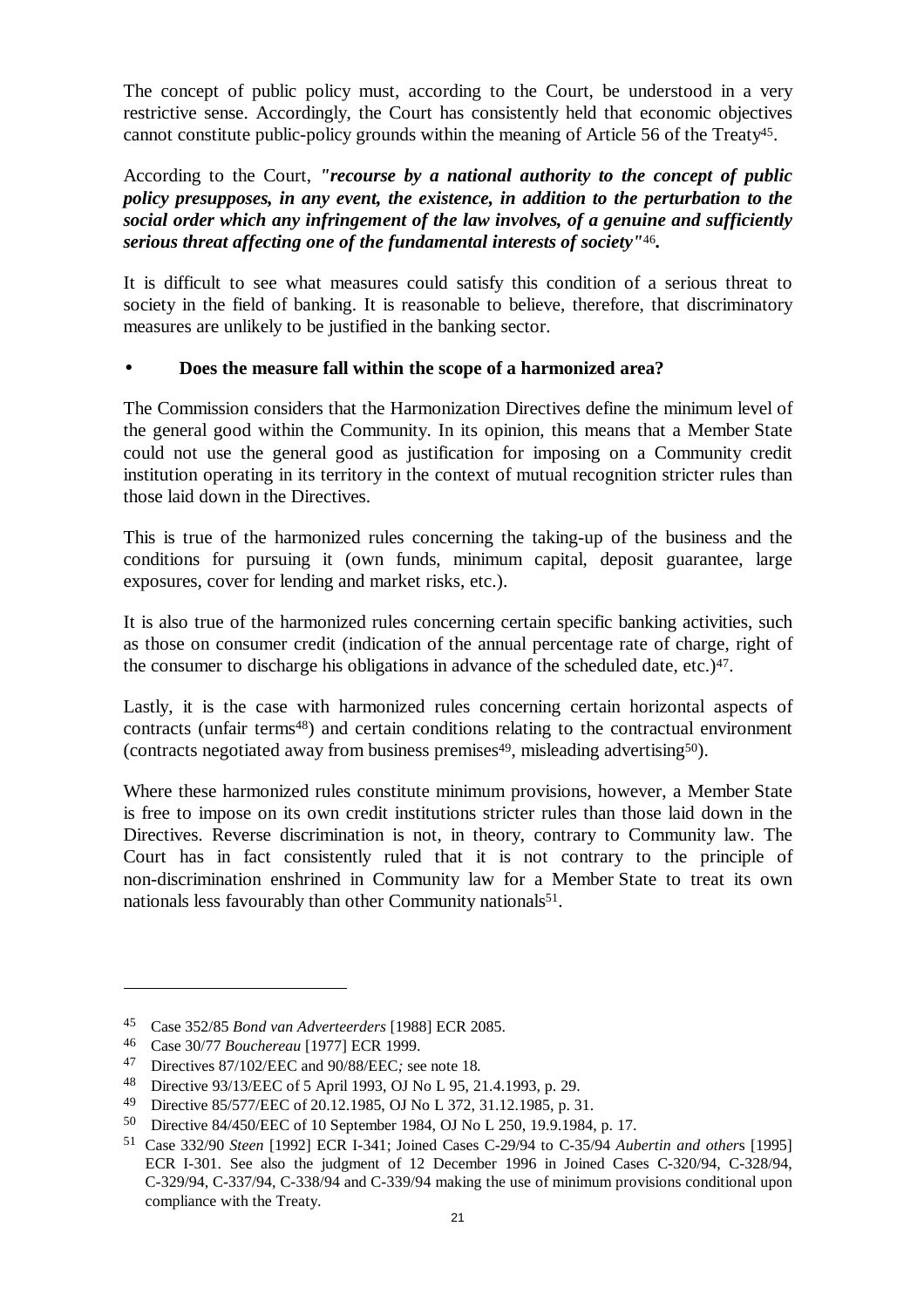Should a Member State impose, for reasons which it deems to be of general good, a level of consumer protection stricter than the one set by a minimal Community provision on a Community credit institution operating on its territory, the proportionality test would, in any event, have to be satisfied.

## **Does the measure have a general-good objective?**

Where there is no harmonization, the Commission considers that, as the Court has consistently ruled, the restrictions imposed by a Member State are compatible with the Treaty only **"if it is established that in the field of activity concerned there are imperative reasons relating to the public interest (...)"**<sup>52</sup> **.**

If the rule does not fall within the scope of a harmonized area, it is necessary to examine whether it comes under one of the areas which the Court has to date considered as falling within the scope of the interest of the general good (e.g. consumer protection). If this is so, the first criterion is met, but the line of reasoning must be pursued. If this is not so, one can merely speculate as to whether the Court would recognize the area concerned as coming under the interest of the general good. It must be borne in mind that the Court has an ongoing case-law and that it reserves the right to add new areas to the existing list on the basis of individual cases.

## **Is the interest of the general good not already safeguarded in the country of origin?**

It is necessary to examine in this connection whether the credit institution is not already subject to similar or comparable provisions aimed at safeguarding the same interest under the legislation of its Member State of origin.

Under the Second Banking Directive, this criterion could be important, particularly for the purpose of assessing the compatibility of the measures imposed by the host State in exercising its residual powers.

For example, it is necessary to examine in the context of this "test", the extent to which certain controls required by the host State might already be carried out in the country of origin, the extent to which accounting, supervisory, statistical or financial information might already be communicated to the competent authority of the country of origin, etc.

## **Is the measure capable of guaranteeing that the objective will be met?**

Even if a measure is presented by a host State as defending an objective conducive to the general good, one may ask whether it is really necessary in order to protect that interest.

There may be instances where a measure is not objectively necessary or is not suited to protecting the interest.

The Court of Justice assesses such circumstances and has held in certain judgments that a given rule that was justified by the host country on grounds of consumer protection was not in the end likely to provide such protection.

<sup>52</sup> Case 205/84 *Commission* v *Germany;* see note 7*.*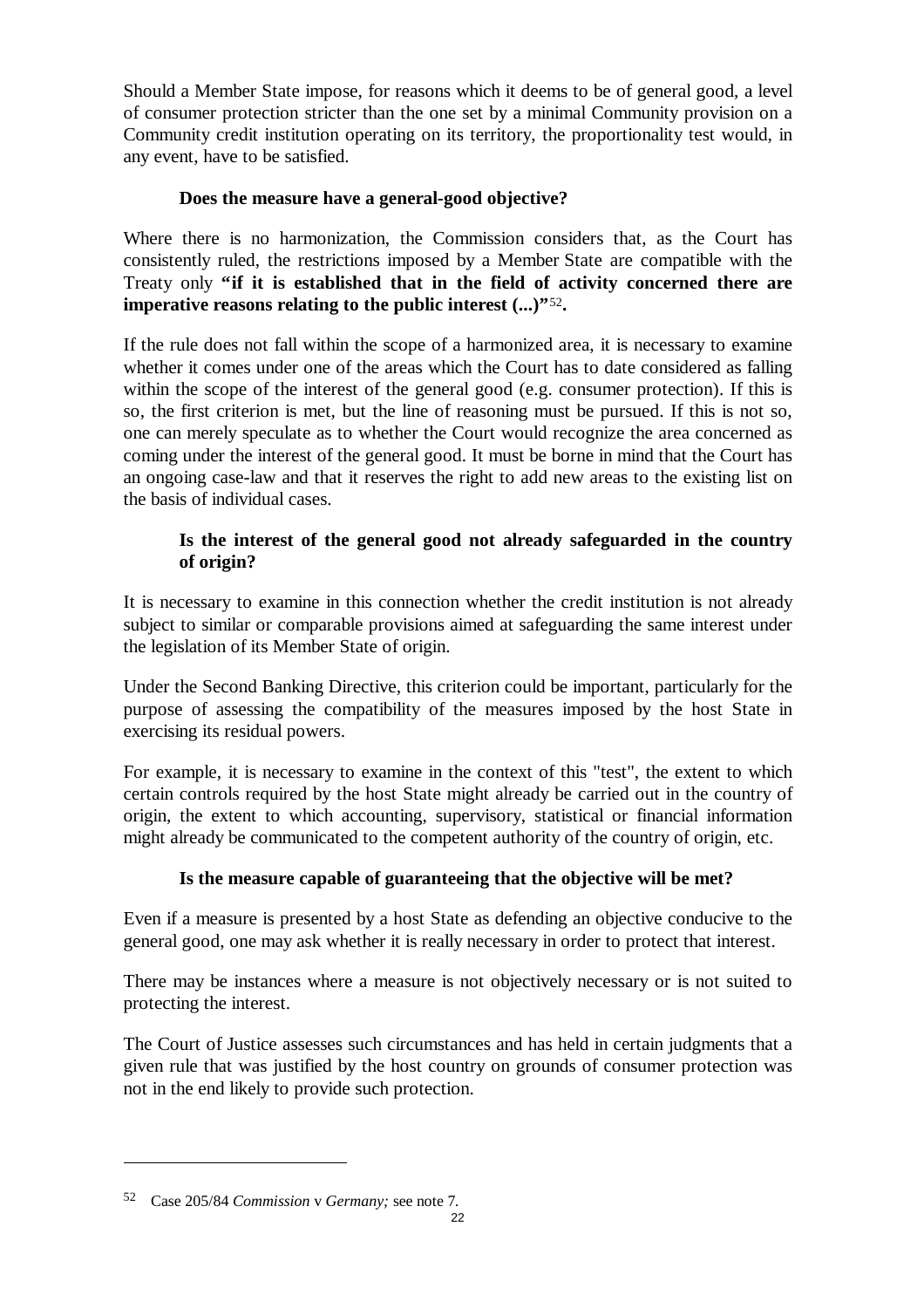For example, the Court has held that, since information is one of the principal requirements of consumer protection, a Member State which imposes rules which ultimately restrict consumers' access to certain kinds of information cannot justify those rules on grounds of consumer protection<sup>53</sup>.

The Court, therefore, carefully examines the measure presented to it in order to ascertain whether it actually benefits the consumer<sup>54</sup> and whether the Member State imposing it is not underestimating the consumer's ability to judge for himself<sup>55</sup>. In this way, it checks whether certain measures, under cover of consumer protection, are not actually aimed at achieving less worthy objectives connected with the protection of the national market.

## **Does the measure not go beyond what is necessary to achieve the objective pursued?**

Finally, it is necessary to ask whether there are not less restrictive means of achieving the general-good objective pursued. This involves the application of the legal principle of the appropriateness of the response in relation to the risk.

The Court systematically examines whether the Member State did not have at its disposal measures with a less restrictive effect on trade<sup>56</sup>. In the context of such an examination, the Court may deduce from a comparative analysis of the legislation of the other Member States that less restrictive consumer protection measures exist<sup>57</sup>. However, the Court has also ruled that *"the fact that one Member State imposes less strict rules than another Member State does not mean that the latter' s rules are disproportionate and hence incompatible with Community law"*<sup>58</sup> *.*

Where a national measure constituting a restriction on a credit institution benefiting from mutual recognition is justified by the host State on the ground that it protects the recipient of the service, it is essential, in checking whether the proportionality test is satisfied, to question the actual need to protect the recipient.

The Court held, in its judgment of 4 December 1986, *Commission* v *Germany*, that *"there may be cases where, because of the nature of the risk insured and of the party seeking insurance, there is no need to protect the latter by the application of the mandatory rules of his national law*<sup>1159</sup>. The scope of this ruling naturally goes beyond the field of insurance.

It is necessary, therefore, to give consideration, in each individual case, to the need for protection of the recipient of the banking service offered in the context of mutual recognition by examining the nature of the service and the level of sophistication of the recipient.

<sup>53</sup> Case C-362/88 *GB-INNO-BM* [1990] ECR I-667.

<sup>54</sup> See also judgment in Case C-240/95 *Schmit* [1996] ECR I-3179.

<sup>55</sup> See in particular Case C-470/93 *Mars* [1995] ECR I-1923. In this judgment, the Court had recourse to the concept of "circumspect consumers".

<sup>56</sup> See most recently Case C-101/94 *Commission* v *Italy ("SIM")* [1996] ECR 2691. See also Case C-384/93 *Alpine Investments;* see note 29*.*

<sup>57</sup> Case C-129/91 *Yves Rocher* [1993] ECR I-2361.

<sup>58</sup> Case C-384/93 *Alpine Investments*; see note 29.

<sup>59</sup> Case 205/84 *Commission* v *Germany*; see note 7*.*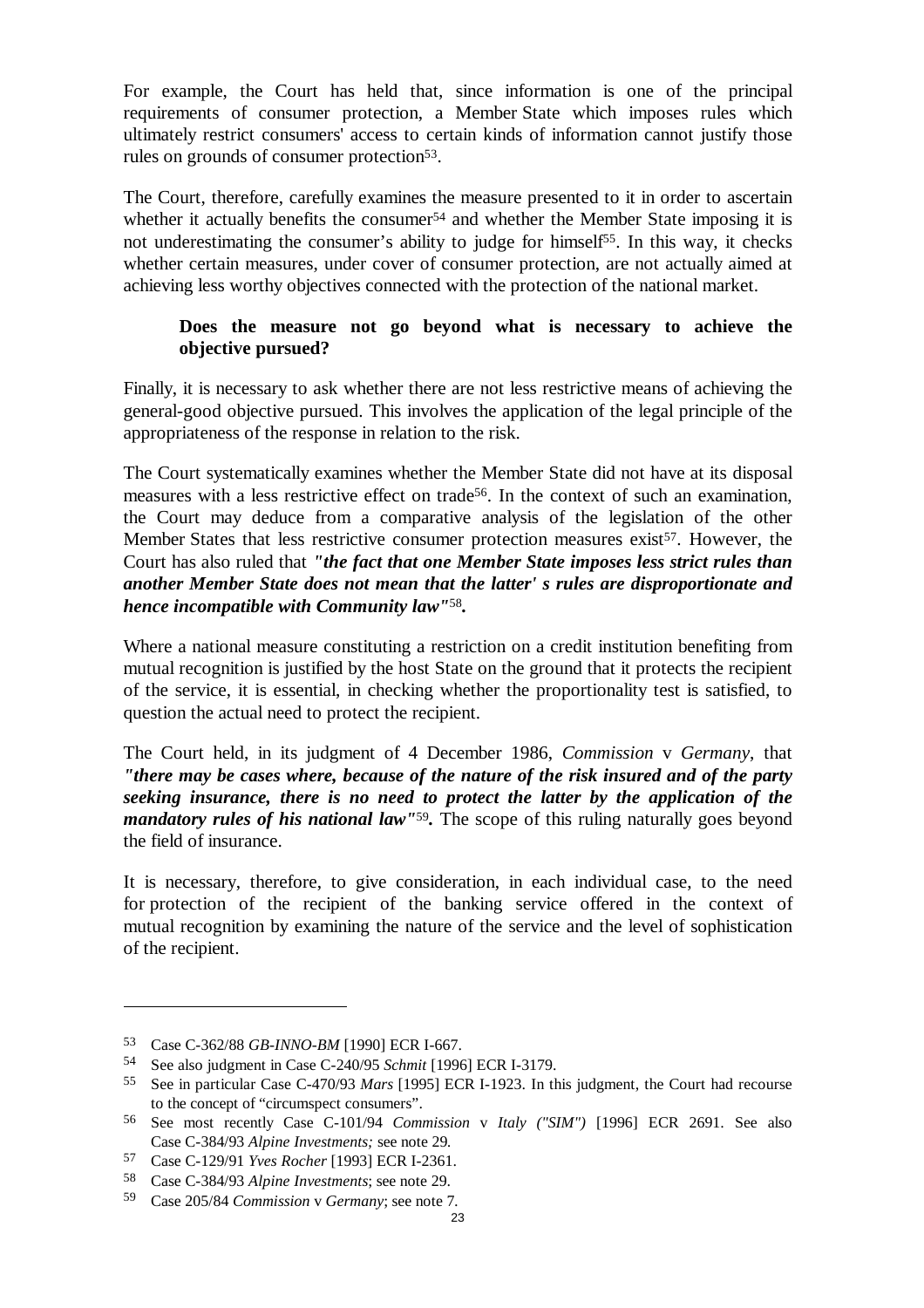The Commission considers that Member States should, in imposing their general-good rules, make a distinction according to whether or not services are supplied to circumspect recipients. In other words, in order to respect the principle of proportionality, they should take account of the degree of vulnerability of the persons they are setting out to protect.

European Parliament and Council Directive 94/19/EC on deposit guarantees and, in particular, the possible exclusions for which it provides, may be taken as a basis for determining whether a recipient is circumspect $60$ . The logic underlying these possible exclusions is in fact the same as that being defended in the present communication. As a guide, it may be considered that credit institutions, financial institutions, insurance undertakings, central and other government authorities, Ucits, pension funds and companies within the meaning of point 14 of Annex I to Directive 94/19/EC<sup>61</sup> are customers of a nature or size such that they are in a position to recognize the risks they are incurring and to commit themselves in full knowledge of the facts.

For example, business transactions of the type listed in the Annex, when carried out between professionals in the financial sector, should not be the subject of particular general-good rules imposed by the host Member State. The proportionality test would be especially difficult to satisfy in such cases.

Finally, it is necessary in certain cases to determine whether the service is supplied under the freedom to provide services or by a branch.

An assessment of the proportionality of a restriction may in fact differ depending on the mode of operation.

Accordingly, a restriction could more readily be considered to be proportionate in the case of an operator working permanently within a territory than in the case of the same operator working only temporarily.

The Court has recognized this difference by imposing a less restrictive and more "lightweight" legal framework for suppliers of services operating in a temporary capacity than for established suppliers.

It has consistently held that a Member State:

*"may not make the provision of services in its territory subject to compliance with all the conditions required for establishment and thereby deprive of all practical effectiveness the provisions of the Treaty whose object is, precisely, to guarantee the freedom to provide services"*<sup>62</sup> *.*

The Court has also held that restrictions on the freedom to provide services are even less acceptable in cases where the service is supplied *"without its being necessary for the person providing it to visit the territory of the Member State where it is provided"*<sup>63</sup> *.*

<sup>60</sup> Directive of 30 May 1994, OJ No L 135, 31.5.1994, p. 5.

<sup>&</sup>lt;sup>61</sup> Companies comprising more than 50 people with a balance-sheet total of at least ECU 2 500 000 and a net turnover of at least ECU 5 000 000. Council Directive 94/8/EC of 21 March 1994, OJ No L 82, 25.3.1994, p. 33.

<sup>62</sup> Case C-76/90 *Säger;* see note 20*.* See also Case C-198/89 *Commission* v *Greece* [1991] ECR I-727.

<sup>63</sup> Case C-76/90 *Säger;* see note 20*.*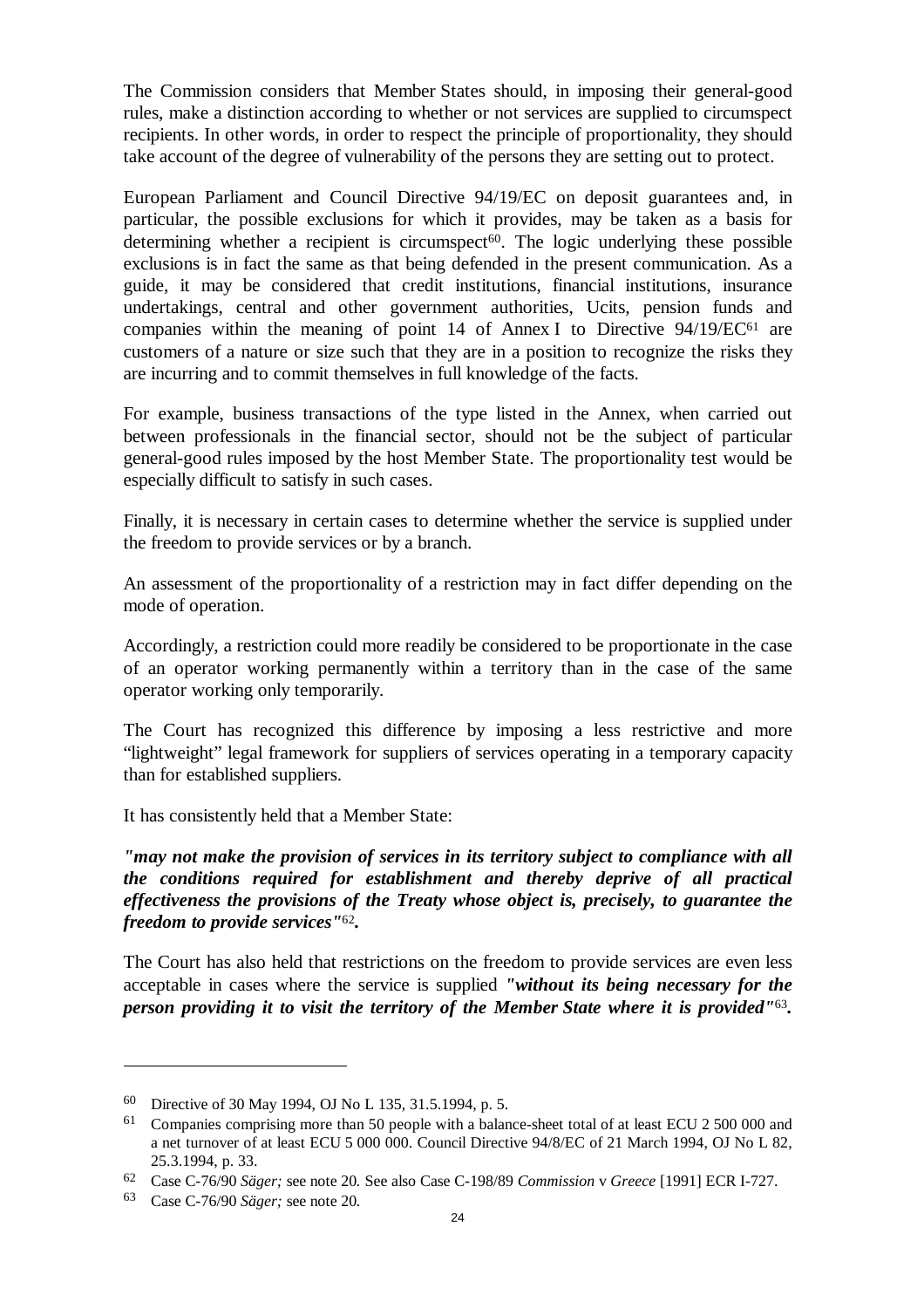This clarification is particularly relevant to banking services, which are increasingly supplied without physical movement on the part of the supplier.

The Court has likewise consistently held that it does not follow from the third paragraph of Article 60 of the Treaty that:

*"all national legislation applicable to nationals of that State and usually applied to the permanent activities of undertakings established therein may be similarly applied in its entirety to the temporary activities of undertakings which are established in other Member States.*64*"*

Thus, depending on the circumstances, the same restriction applied in the interest of the general good could be adjudged proportionate in respect of a branch but disproportionate in respect of a temporary provider of services. The Commission considers, for example, that a Member State which imposes certain formalities on credit institutions (controls, registration, costs, communication of information, etc.) for reasons that purport to be in the general good should take account of the mode of operation chosen by the credit institution carrying on activities within its territory under mutual-recognition arrangements.

However, this distinction cannot be applied to consumer-protection rules (provided, of course, that they have satisfied the other tests). The level of consumer protection required must be identical, whether the service is supplied under the freedom to provide services or by way of establishment. It would be unacceptable for a consumer to be less well protected according to whether he received a service from a non-established undertaking or an established undertaking.

It may be necessary, however, to take account of the circumstances in which the service was requested. There may be situations in which the consumer has deliberately avoided the protection afforded him by his national law, particularly where he requests a service from a non-established bank without having first been canvassed in any way by that bank.

## **C. INTEREST OF THE GENERAL GOOD AND PRIVATE INTERNATIONAL LAW**

## *1. Principles*

 $\overline{a}$ 

An examination of the compatibility with Community law of a national rule justified on general-good grounds may be carried out where a legal discrepancy caused by an absence of harmonization creates an obstacle to the movement of banking services.

Any national rule must be compatible with Community law irrespective of the area in which it falls. In a judgment delivered on 21 March 1972, the Court ruled that:

*"***The effectiveness of Community law cannot vary according to the various branches of national law which it may affect.**65*"*

<sup>64</sup> Case 205/84 *Commission* v *Germany;* see note 7. See also the judgment of 17 December 1981, Case 279/80 *Webb;* see note 26*.*

<sup>65</sup> Case 82/71 *SAIL* [1972] ECR 119. See also Case 20/92 *Hubbard* [1993] ECR I-3777.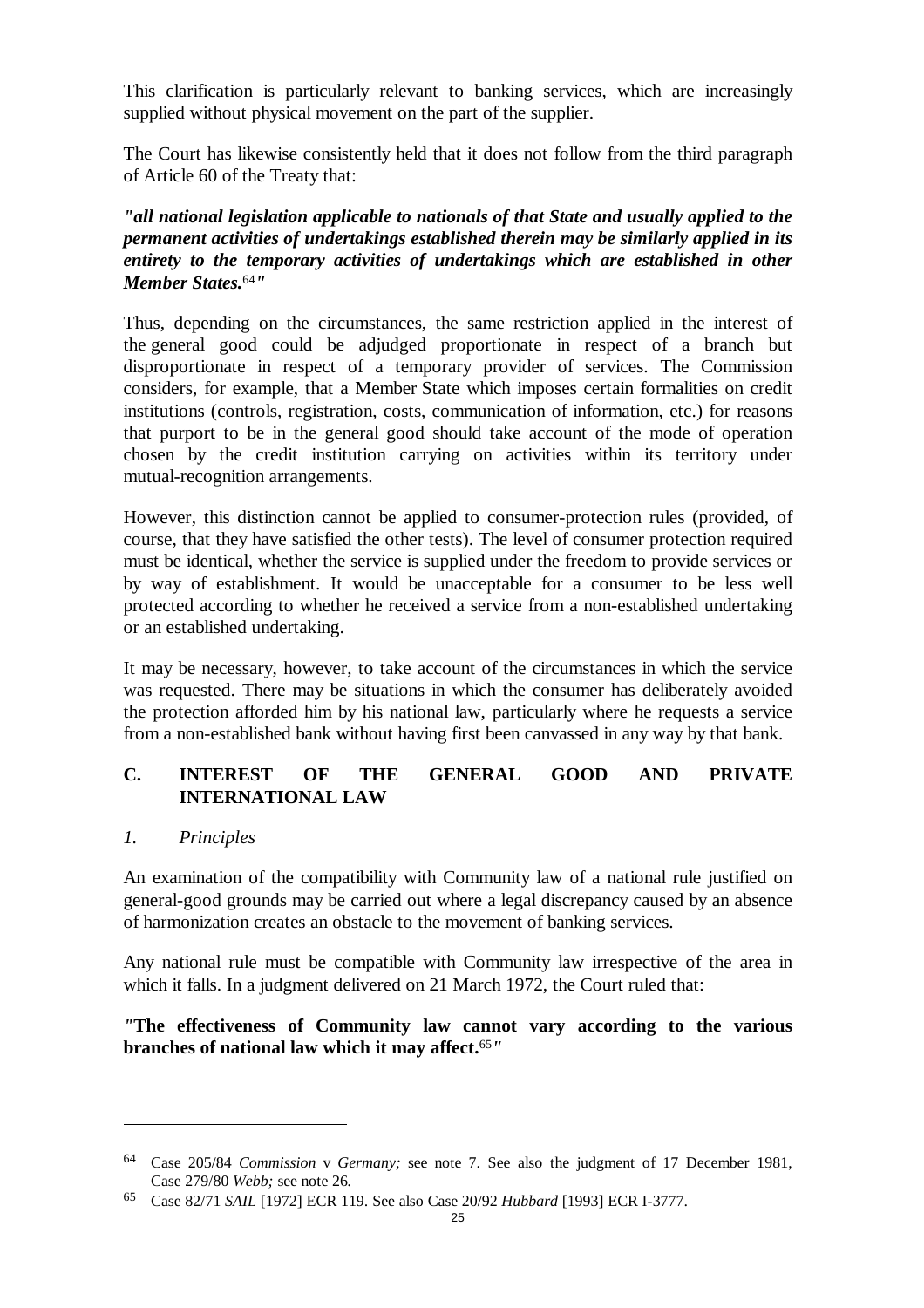Where necessary, Community law takes precedence, therefore, over national private law provisions.

The Court has accordingly had to check the compatibility with Community law of national provisions of civil law<sup>66</sup> and civil procedure<sup>67</sup>.

It may be stated that most contractual rules falling within the scope of civil law or procedural law (means of extinguishing obligations, limitation periods, expiry, invalidity, etc.) are unlikely to constitute barriers to the trade in banking services.

However, banking contracts do contain provisions, usually of a mandatory nature, which may well constitute rules on contractual obligations, but actually affect trade. Let us take, for example, a clause preventing any variation in a rate or relating to early repayment. The effects of such provisions may constitute a restriction if they oblige a bank to alter a service to bring it into line with the legislation of the country in which it is marketed.

The Commission considers that such provisions cannot escape the controls laid down by Community law simply on the ground that they fall within the scope of the law on contractual obligations.

In this context, a judge may be required to examine the compatibility with Community law of the results achieved by applying the rules on the choice of law governing contractual obligations contained in private international legal instruments, particularly the Rome Convention<sup>68</sup>.

Such choice-of-law rules do not, however, constitute restrictions in themselves. It is not, in principle, the mechanism for designating the law applicable which constitutes a barrier but the result to which it leads under substantive law<sup>69</sup>.

## *2. Link with the Rome Convention*

This Convention establishes the principle of contractual freedom, which is common to all Member States.

The parties to a banking contract may, therefore, freely choose the law which is to govern the contract and the obligations which they mutually undertake to fulfil. This may be the law of the home country, the host country or even a third country, whether or not a Member of the European Union.

The Convention lays down that, where no choice is expressed by the parties, the law applicable is that of the country with which the contract is most closely connected. Under the Convention, this is presumed to be the country where the party who is to effect the performance has his habitual residence or principal or secondary place of business,

<sup>66</sup> Case C-168/91 *Konstantinidis* [1993] ECR I-1191; Case C-339/89 *Alsthom Atlantique* [1991] ECR I-107; judgment of 13 October 1993*,*Case C-93/92 *Motorradcenter* [1993] ECR I-5009.

<sup>67</sup> See in this connection Case C-398/92 *Mund & Fester* [1994] ECR I-467; Case C-43/95 *Data Delecta Aktiebolag* [1996] ECR I-4661; Case C-177/94 *Perfili* [1996] ECR I-161; see also Case 20/92 *Hubbard;* see note 65*.*

<sup>68</sup> See note 4.

<sup>69</sup> See, however, Case C-214/94 *Boukhalfa* [1996] ECR I-2253.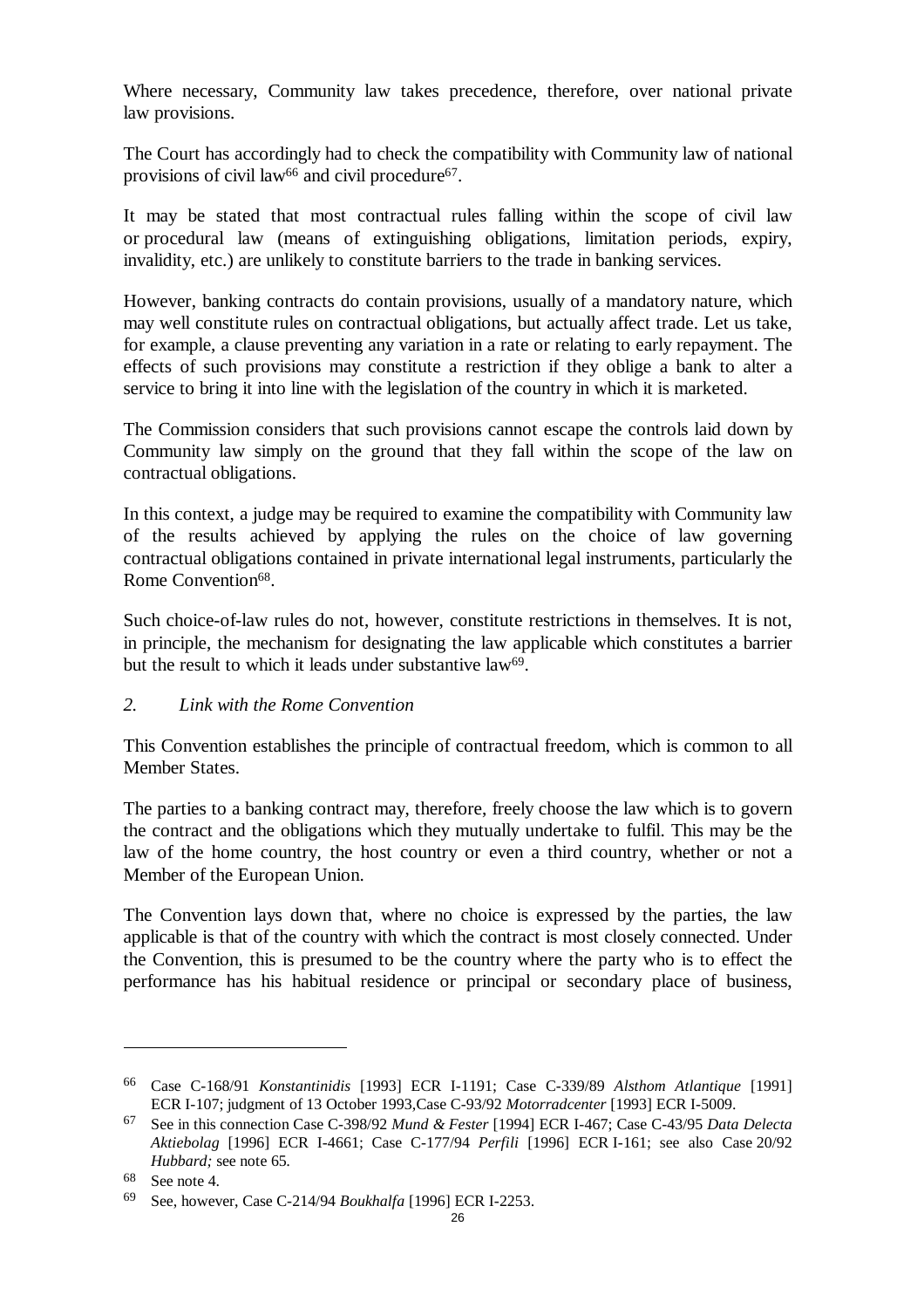depending on whether the performance is to be effected by the parent company or a branch.

In the case of a contract concluded with a consumer<sup>70</sup>, the Convention lays down that, where the parties do not express a choice, the law applicable is that of the country of the consumer if the contract is entered into in one of the following sets of circumstances (Article 5):

- the contract was preceded by a specific invitation addressed to the consumer in his country and he had taken in that country all the steps necessary on his part for the conclusion of the contract;
- the other party or his agent received the consumer's order in that country.

Where, however, the parties have chosen the law governing the contract, this choice must not deprive the consumer of the protection afforded him by the mandatory rules<sup>71</sup> of the law of the country in which he has his habitual residence if one of the sets of circumstances described above is found to prevail.

In addition, under the Convention, the *"mandatory rules"* (Article 7) and *"public policy"* (Article 16)72 of Member States may be applied at the choice of the parties or, in the absence of an express choice, according to the relevant rules contained in the Convention.

On the basis of the Rome Convention, a banking contract concluded with a consumer must, therefore, observe at least the mandatory rules of the law of the consumer's country if the consumer was first canvassed in the consumer's country or if the order for the service was received there.

If, on the other hand, the banking contract is concluded not with a consumer (contract concluded between a bank and a customer acting in the course of his business), the contract will be governed by the law chosen by the parties and, in the absence of an express choice, by the law of the country where the bank has its principal or secondary place of business.

## *3. Precedence of Community law*

The Commission considers that a further level of reasoning must be added to that deriving from the application of the Rome Convention.

Thus, in accordance with the principle of the precedence of Community law, the provisions of substantive law applicable to a banking service pursuant to the choice-of-law rules laid down in the Rome Convention (it being possible for freedom of choice to be overridden by mandatory rules, mandatory requirements and public policy) may, if they constitute a restriction, be examined in the light of the general good.

Two possible situations may be envisaged<sup>73</sup>:

<sup>70</sup> Contract carried out for a purpose outside his trade or profession.

<sup>71</sup> Provisions which cannot be derogated from by contract.

<sup>72</sup> This concept must be understood here within its meaning under national law and private international law, which is not necessarily the meaning conferred upon it by the Court of Justice; for the latter, it is a non-economic concept, implying a serious threat to society.